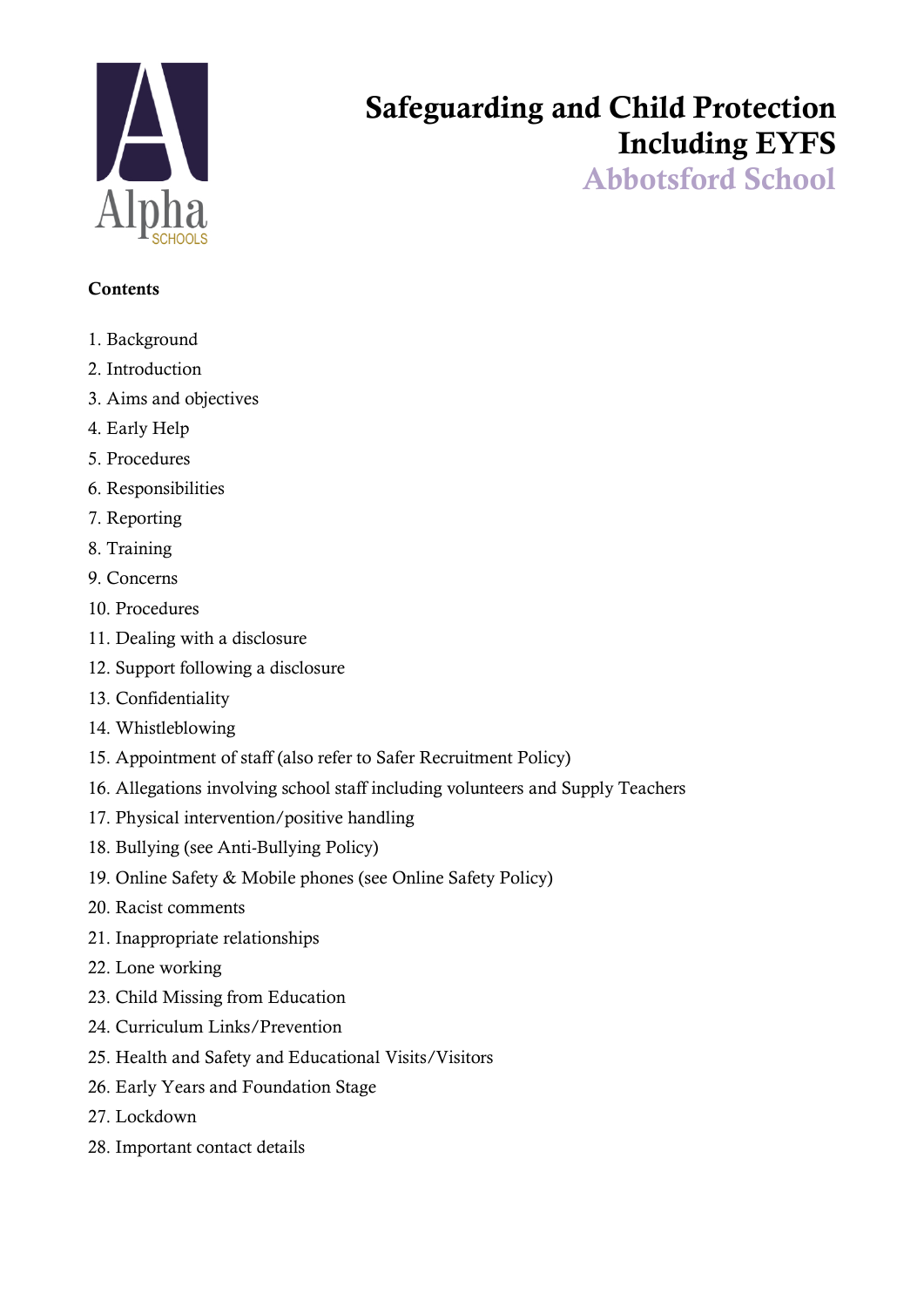# 1. Background

This policy has been developed in accordance with the principle established in the:

This policy has been revised in accordance with guidance and publication of revisions as follows and Local Authority Safeguarding Children Partnership Child Protection Procedures

- Education Act 2002, section 175
- The Children Act 1989 and 2004 and the Education Act 2002, section 175
- 'What to do if you are worried a child is being abused Advice for practitioners' (DfE, 2015)
- Prevent Duty Guidance: School specific advice (July 2015)
- 'Working Together to Safeguard Children' (DfE 2018)
- 'Keeping Children Safe in Education' (DfE, 2021)
- 'Disqualification under the Childcare Act 2006' (DfE, 2018)
- 'Children missing education' (DfE, 2016)
- 'Staffing and Employment Advice for Schools' (DfE, 2021)
- Teaching Online Safety in Schools (DfE, 2019)
- 'Relationships Education,Relationships and Sex Education (RSE) and Health Education' (DfE, 2019)
- •

'Working Together to Safeguard Children' (2018) requires all schools to follow the procedures for protecting children from abuse established by the Local Authority Safeguarding Children's Partnership (LASCP) and Multi-Agency Safeguarding Hub (MASH).

This policy should be read in conjunction with the policies listed below:

- Health and Safety
- Code of Conduct
- Safer Recruitment
- Non-Discrimination and Inclusion
- Internet
- Complaints
- Risk Assessment
- Relationships and Sex Education
- PSHCE
- Data Protection

# 2. Introduction

Safeguarding incidents may happen anywhere and staff should be alert to the possibility of concernsbeing raised at school. At the School we will ensure that we have appropriate procedures in place for responding where we believe that a child has been abused or is at risk of abuse. The procedures also cover circumstances in which a member of staff is accused of, or suspected of, abuse. At the School we understand that promoting the welfare of children is everyone's responsibility. Everyone has a role to play in safeguarding children. This means that all staff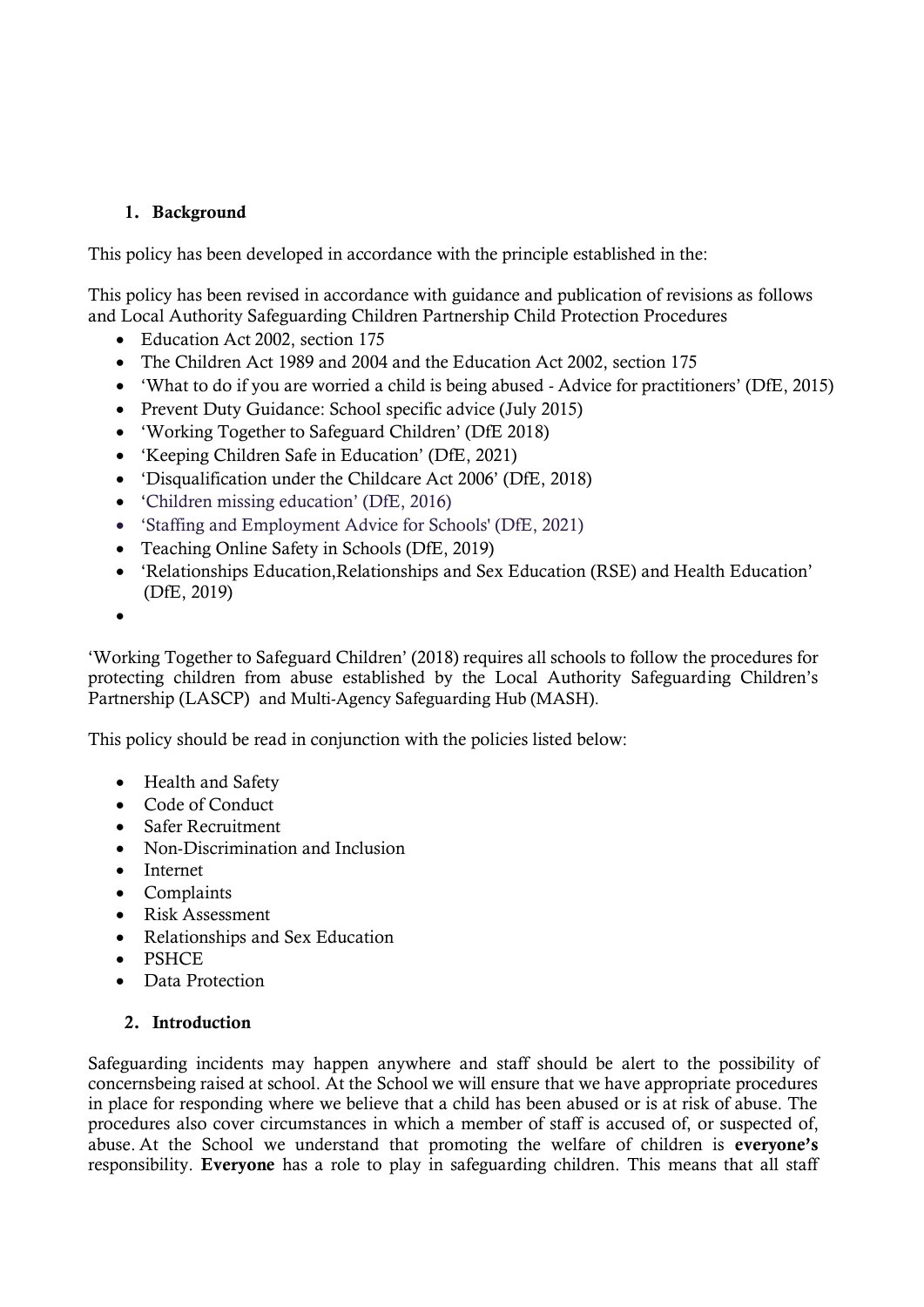shouldconsider, at all times, what is in the best interests of the child. As a school we recognise the additional vulnerability of students with SEND. There is a zero-tolerance approach, and even if there are no reported cases, staff do not take the view that it does not happen in school.

This policy is in available on the school website –

https://www.abbotsfordprepschool.co.uk/parents/policies/and a printed copy on request.

At the school, working together to safeguard children is best summarised as:

- understanding safeguarding encompasses mental and physical health
- understanding that safeguarding is everyone's responsibility;
- understanding that safeguarding systems should be child-centred;
- our duty to protect children and young people from maltreatment;
- our duty to prevent our impairment of children and young people's health or development;
- ensuring that children and young people are growing up in circumstances consistent with the provision of safe and effective care;
- undertaking the role so as to enable those children and voung people to have optimum lifechance and to enter adulthood successfully.

# 3. Aims and objectives

The policy aims:

- to help the school provide a supportive community
- to raise the awareness of both teaching and non-teaching staff of the need to safeguard children and of their responsibilities in identifying and reporting possible cases of abuse;
- to provide a systematic means of monitoring children known or thought to be at risk of harm;
- to develop a structured procedure within the school to be followed by all members of theschool community in cases of suspected abuse;
- to develop and promote effective working relationships with other agencies, especially the Police and Social Care Services;
- to ensure that all adults within the school who have access to children have been checked asto their suitability;
- to emphasise the need for good levels of communication between all members of staff.

# 4. Early Help

All staff should be prepared to identify children who benefit from early help. Early help means providing support as soon as a problem emerges at any point in a child's life, from the Foundation Years upwards, including issues relating to disability, certain health conditions and mental health. Staff are aware of the potential for multiple issues overlapping, are vigilant and report this. In the first instance, staff should discuss early help requirements with the designated lead. Staff may be required to support other agencies and professionals in an early help assessment.

All staff are required to be aware of the early help process. This includes identifying emerging problems, liaising with the designated safeguarding lead, sharing information with other professionals to support early identification and assessment and, in some cases, acting as the lead professional in undertaking an early help assessment.

If early help is appropriate the designated safeguarding lead should support the staff member in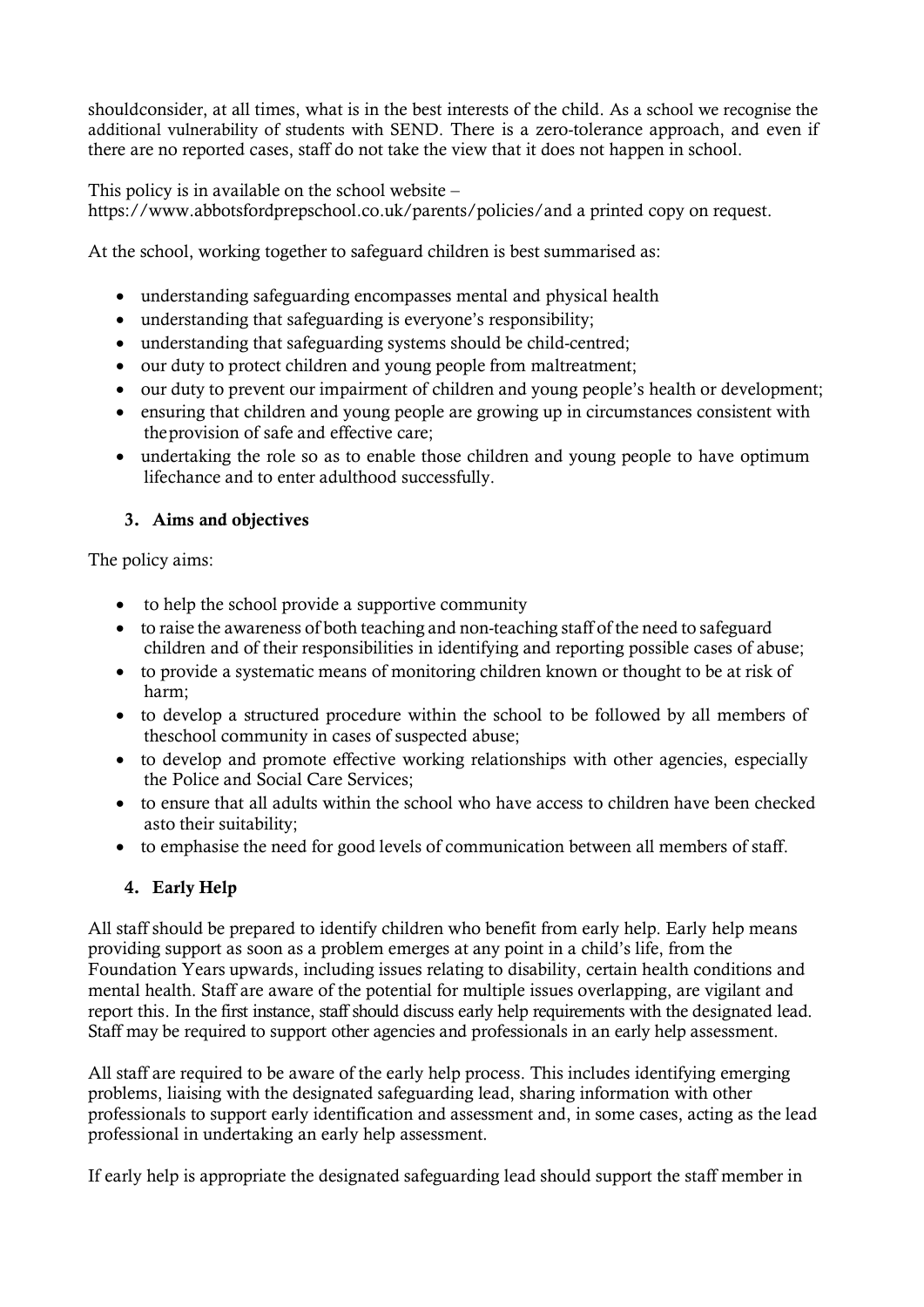liaising with other agencies and setting up an inter-agency assessment as appropriate.

If early help and or other support is appropriate the case should be kept under constant review and consideration given referral to children's social care if the child's situation does not appear to be improving.

# 5. Procedures

.

The school procedures for safeguarding children will be in line with Trafford First Response, Trafford's Safeguarding Children's Partnership, MASH team and associated partners procedures.

The school will ensure that they:

- maintain an ethos where the children feel secure and listened to:
- foster positive relationships between staff and students through strong and supportive pastoral care and effective teaching methods;
- ensure all staff are made aware of their safeguarding responsibilities and are adequately trainedin safeguarding procedure;
- the Designated Safeguarding Lead (DSL) is the Head, Catherine Howard, who takes regular training which is inter agency and in line with TSCP procedures. Danielle Betts, Little Gems Nursery Manager, is the DSL for the EYFS. Contact details: 0161 748 3261 [headmistress@abbotsfordprepschool.co.uk](mailto:headmistress@abbotsfordprepschool.co.uk)
- Michelle Williams (Deputy DSL) will act in the DSL's absence. Contact details: [michelle.williams@abbotsfordprepschool.co.uk](mailto:michelle.williams@abbotsfordprepschool.co.uk) , 0161 748 3261
- Mr Ali Khan is a Director of Alpha Schools and is the Director with overall responsibility for Safeguarding at the School. Contact details: [ali.khan@alphaschools.co.uk,](mailto:ali.khan@alphaschools.co.uk) 01494 535857
- where an allegation is against the Head, the Head must not be informed of the allegation priorto contact with the chair and LADO;
- staff are trained to develop their understanding of the signs and indicators of abuse;
- staff know how to respond to a student who discloses abuse;
- all parents/carers are made aware of the responsibilities of staff members with regard to childprotection procedures;
- procedures are regularly reviewed and updated;
- all new members of staff and volunteers will be given a copy of the child protection procedures.They will be made aware of the identity and the role of the Designated Safeguarding Lead;
- all staff and volunteers must read and follow the Staff Code of Conduct.

Regardless of Covid-19, the school is committed to safeguarding and promoting the welfare of children. During any period of partial or full school self-isolation, the principles and practices of the school's Safeguarding and Child Protection Policy will continue to apply.

In any period of partial or full school closure due to Covid-19, the following procedures will apply:

• there will always be a nominated DSL or deputy DSL available, either on site or contactable by phone or online video. Where a DSL or deputy is not on site a senior leader will take responsibility for safeguarding on site if the school is open;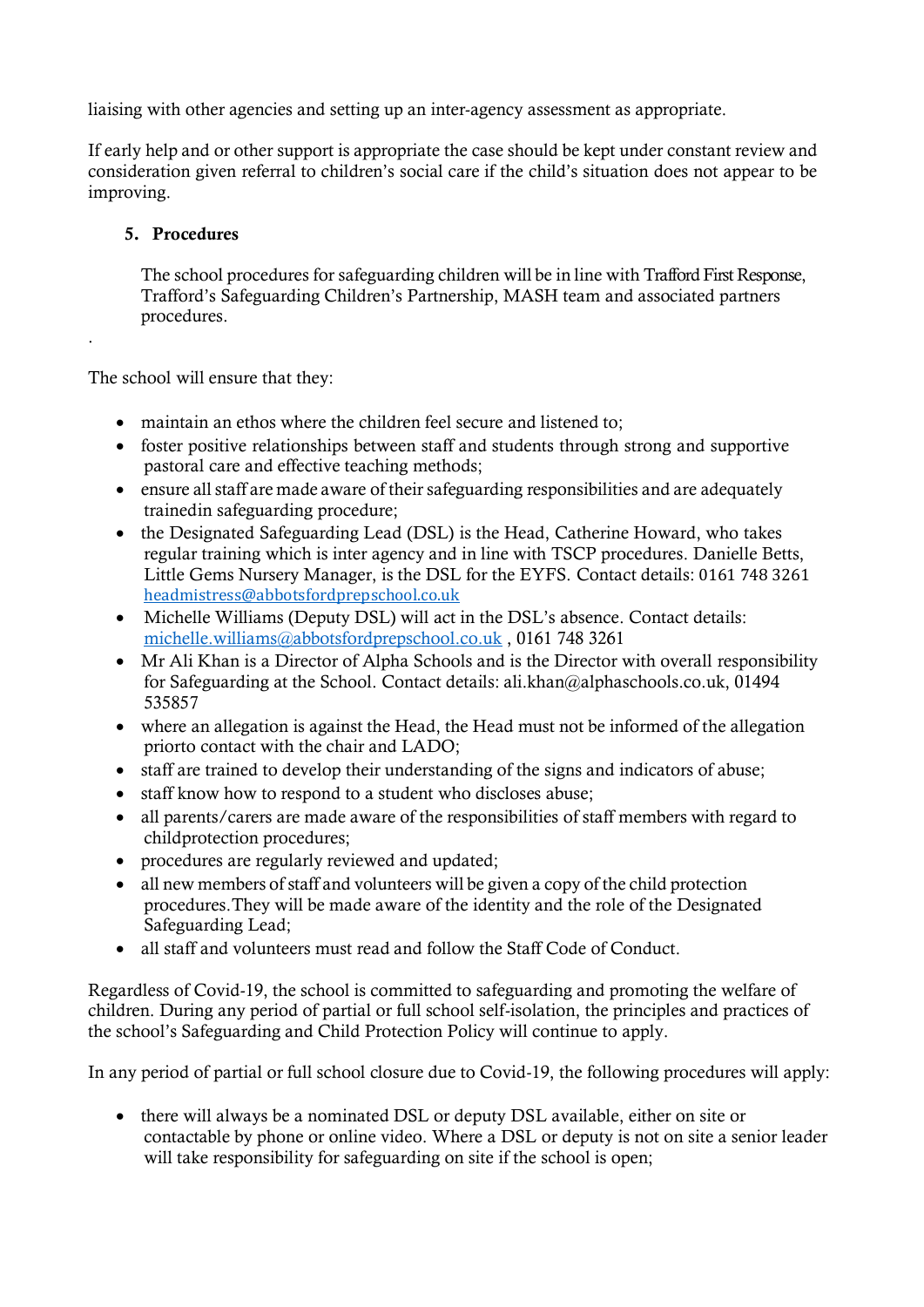- students or parents with a safeguarding concern should contact the SLT or DSL for that day or can email the DSL;
- the school will continue to work with and support children's social workers and local authority virtual school Heads to help protect vulnerable children. This will include liaising with relevant providers and ensuring that vulnerable children and those on the edge of receiving social care support can attend school where appropriate;
- the school will also maintain a record of all staff/volunteers on site on any given day;
- the school will provide a safe environment for online learning. All students and staff must remind themselves of and adhere strictly to the Acceptable Use Agreements and Online Safety Policy, including any COVID-19 extensions to these policies;
- we recognise that school can be a protective factor for children and young people, and that Covid-19 could affect the mental health of students and their parents. Staff will be in regular contact with students and will continue to be vigilant for signs of safeguarding risk or emotional distress;
- pastoral concerns will be addressed initially by the class teacher, who may involve the safeguarding team depending on the nature of the issue;
- all safeguarding and pastoral concerns will be recorded following the standard procedure;
- students or parents with a pastoral concern should contact the class teacher or SLT who will support and direct them to other staff as needed;
- where a student is already known to the school as being in need, or is in receipt of pastoraltype support in school, the DSL will ensure that a communication and support plan is in place for that child. This may include email, phone or online video contact. The plan will be reviewed regularly and where concerns arise the DSL will consider any referrals as appropriate. Class teachers will make daily contact with students and all staff are aware to keep a close eye on those students and report any concerns immediately.

# 6. Responsibilities

The school recognises its duties both to children in need and to children at risk of

harm.

Responsibilities of the Head and DSL:

It is the role of the Head and DSL to take responsibility for safeguarding and promoting the welfare of children, including relating to online safety. This is a shared responsibility and requires:

- having clear lines of responsibility
- having effective recruitment and human resources procedures, including checking all new staff and volunteers to make sure they are safe to work with children and young people
- having procedures for dealing with allegations of abuse against members of staff and volunteers
- making sure that the staff get appropriate training. The designated members of staff to undertake appropriate training every two years
- having clearly understood the working procedures on how to safeguard and promote thewelfare of young people
- working with the child's parents to support their child's needs
- helping parents understand that the school, like all others, has a responsibility for the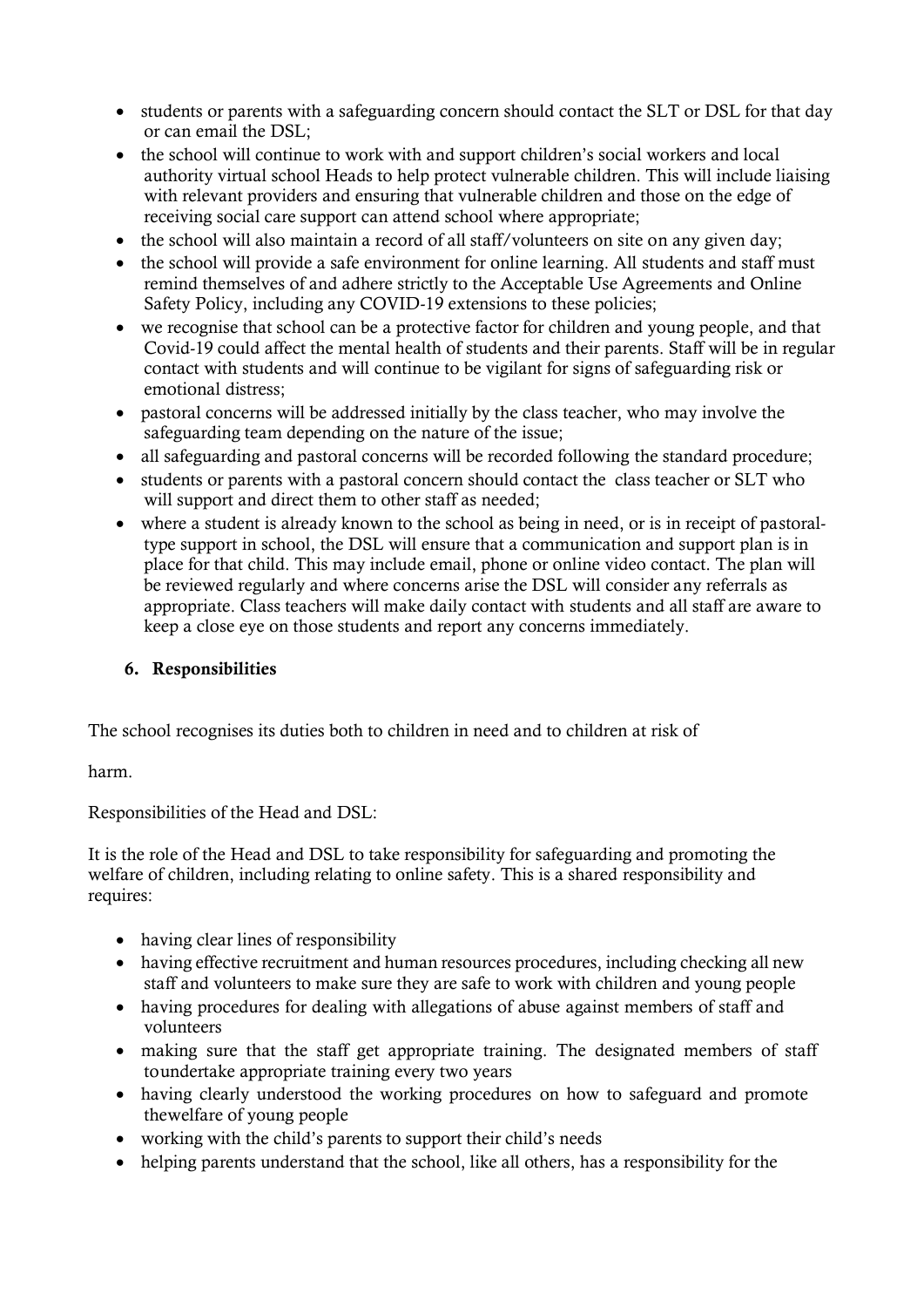welfareof all students and has a duty to refer cases to Social Care in the interests of the child

- any deficiencies or weaknesses in regard to child protection arrangements to be remedied without delay
- ensuring that children receive appropriate and timely preventative interventions when required supported through PSHCE sessions
- notifying the LADO of the name of any member of staff considered to be 'unsuitable to work' with children in accordance with statutory regulations
- ensuring that, under the direction of the Head, the central register is accurate and up to date and that confidentiality and storage of records in relation to Child Protection and Safeguardingare maintained
- the school policies cover all activities from the moment the door is first opened in the morning to when it is locked in the evening
- ensuring that the school operates within the legislative framework and recommended guidancefrom the Trafford's Safeguarding Children's Partnership (TSCP) and MASH
- immediately notify the appropriate safeguarding agency whenever an allegation or disclosureof abuse has been made
- ensuring that the school effectively monitors children about whom there are concerns
- keeping written records of concerns about a child even if there is no need to make an immediate referral
- ensuring that all such records are stored confidentially and securely and are separate from student records
- ensuring that the Head is kept fully informed of any concerns
- monitoring register attendance and absences for all students
- submitting reports to and attend child protection conferences
- ensuring that all staff and volunteers are aware of the Trafford Safeguarding Children's Partnership (TSCP) and MASH Child Protection Procedures: firstresponse@trafford.gov.uk
- ensuring that appropriate training and support is provided to all staff, particularly about when help may be required, e.g. anorexia, children with mental health problems or selfharming
- developing effective working relationships with other agencies and services
- liaising with Social Care teams over suspected cases of child abuse.
- liasing with the Local Area Designated Officer (LADO), Child Protection Officer, Education, Safeguarding and Mental Health Teams as appropriate. This must be within one working day or phone 999 if a child is in immediate danger
- providing guidance to parents, children and staff about obtaining suitable support
- making a commitment to develop productive, supportive relationships with parents, whenever it is in the student's interests to do so
- informing the social worker responsible where a student who is / or has been the subject of a child protection plan changes school, and transfer the appropriate records to the DSL at the receiving school, in a secure manner, and separate from the child's academic file;
- ensuring that the school effectively monitors children about whom there are concerns. In case of serious harm, the police must be informed
- Differentiating between safeguarding children who have suffered or are likely to suffer significant harm and those who are in need of additional support from one or more agencies. Children who have suffered or are likely to suffer significant harm should be reported to Children's Social Care immediately. Children who are in need of additional support should be referred to early help, inter-agency assessment and intervention using local processes,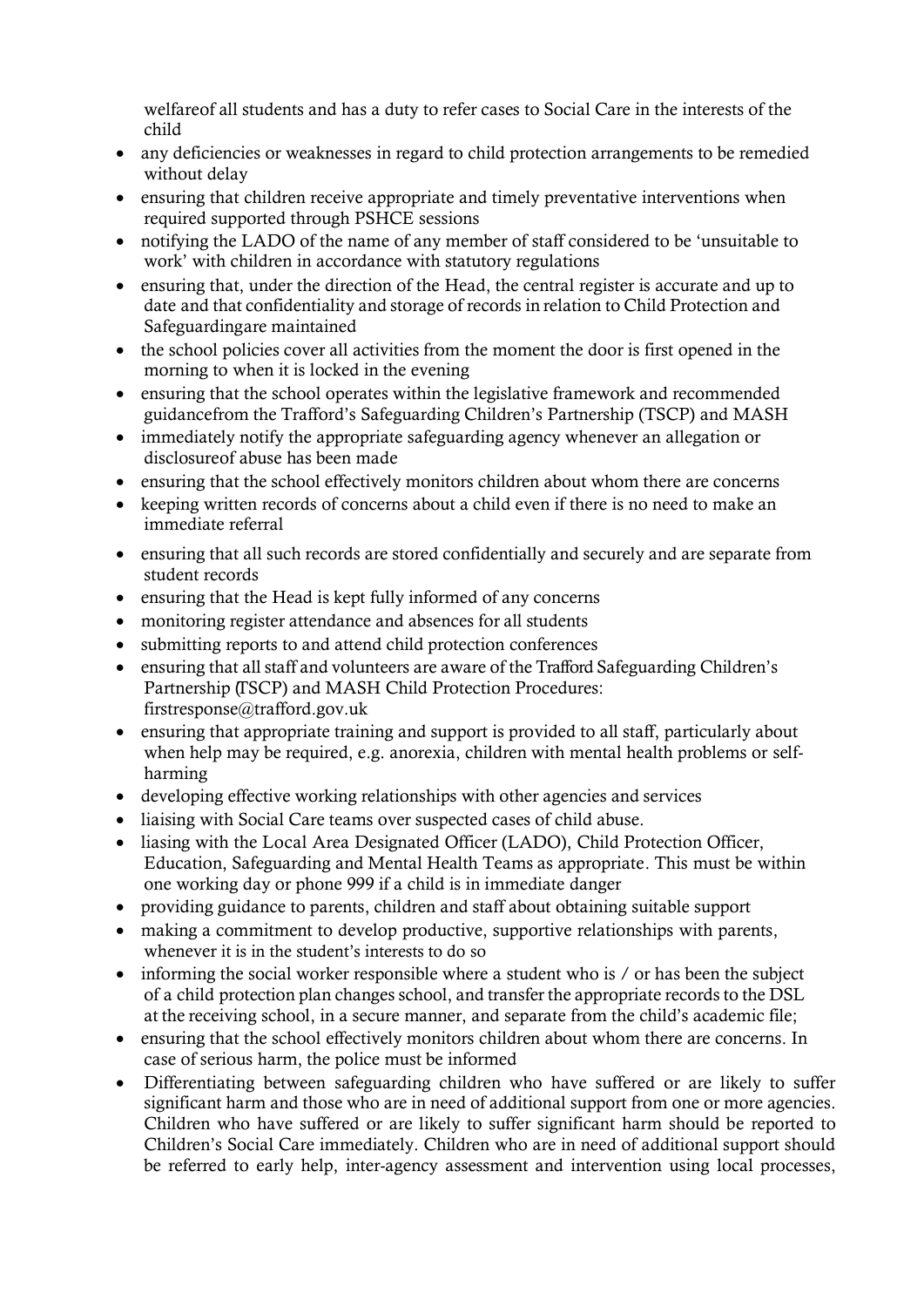including use of the 'Common Assessment Framework' (CAF) and 'Team around the Child' (TAC) approaches.

- Promoting educational culture sharing information about welfare
- It is the responsibility of the DSL to work with mental health team.

For the avoidance of doubt, these responsibilities also extend to the safeguarding of children online.

Governors and proprietors' are responsible when hiring of or renting out of school and facilities to other organisations, including ensuring appropriate safeguarding arrangements are in place (including inspecting these as needed.

# 7. Reporting

The reporting of Safeguarding practice at the school enables the Director Mr Ali Khan to ensure compliance with current legislation and to identify areas for improvement. Close liaison with the local authority/-ies is vital in order that appropriate support and training can be given. These are requirements of 'Keeping Children Safe in Education (DfE September 2021)'.

The Designated Safeguarding Lead or Deputy Designated Safeguarding Lead will liaise with the Director responsible for safeguarding, together reviewing the policy at least annually.

It is important to protect the anonymity of the children concerned and discretion should be used to avoid the identification of individuals.

Any allegation or incident where the school suspects or believes a crime (Note: any incident of a sexual nature will be regarded as criminal) will be referred immediately to the police and social care. Whilst the age of criminal responsibility is ten, if the alleged perpetrator is under ten, the school should take a view from the social care team before referring to the police. In all instances parents and carers should be informed, unless there are compelling reasons not to, for example, if informing a parent or carer is likely to put a child at additional risk. In any case referred, the police will provide guidance as to what and to whom information can or cannot be provided.

All concerns, discussions, decisions and reasons for decisions should be recorded (written or electronic).

All disclosures will be reported to Trafford's Safeguarding Children's Partnership within 24 hours.

# 8. Training

Summary of Child Protection Training:

- Designated Safeguarding Leads must undertake inter-agency training every two years (Level 3);
- teaching and other staff should have training updated every three years (Basic Child Protection Awareness training);
- all staff working directly with children must complete Prevent Training and Online Safety through our Educare Training provider and receive regular updates;
- a record should be kept of dates training took place for all members of staff whilst child protection updates will be discussed at times during the year;
- a Register should be taken at the beginning of each year to ensure all staff have read the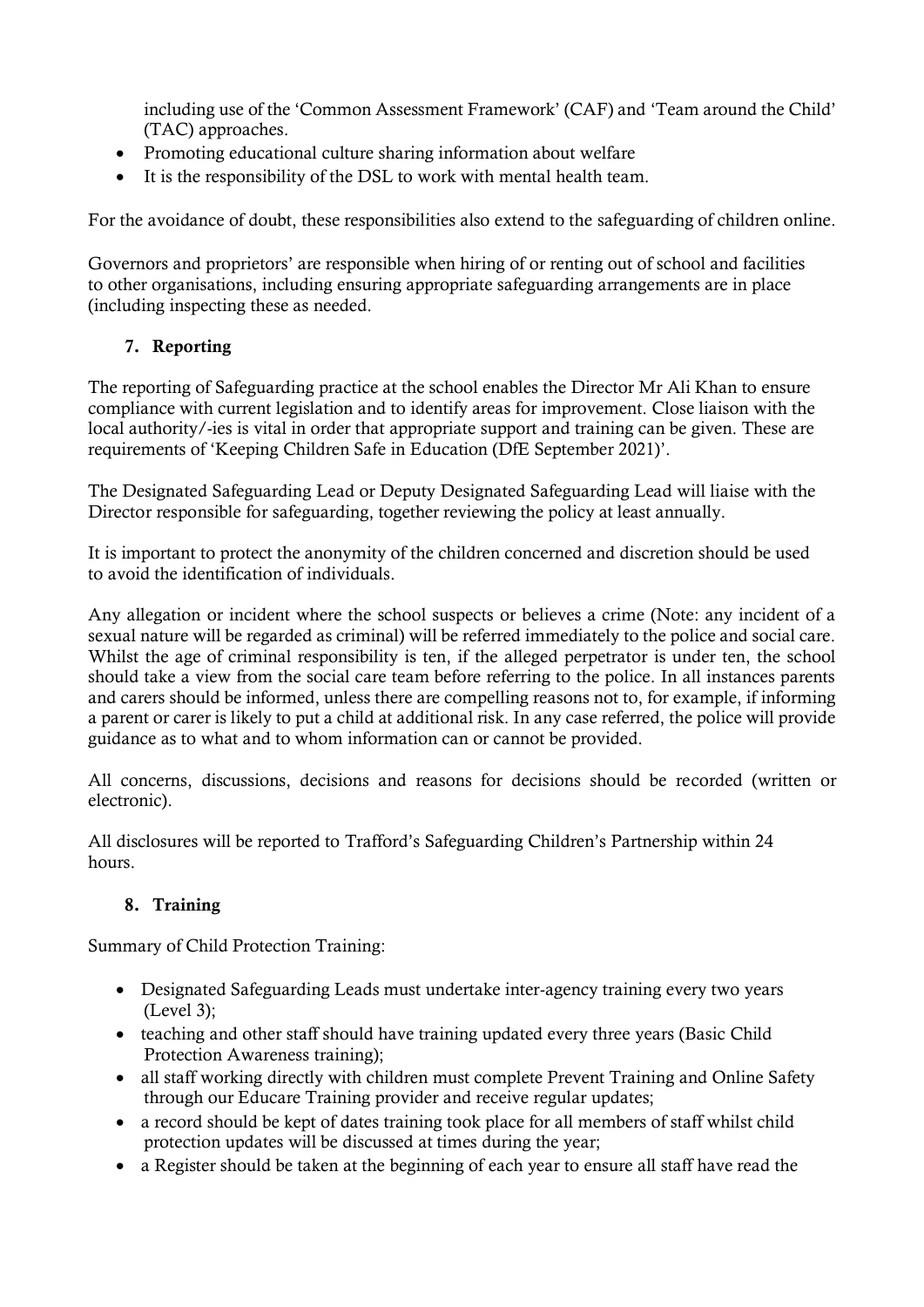Safeguarding policy and are familiar with its guidelines. Everyone must be aware of whom the DSL is and the supporting staff involved in Child Protection within the school;

- all staff must sign that they have read the first part of KCSIE and school leaders and staff whowork directly with children must also sign that they have read Annex B;
- all staff receive regular informal updates, at least annually, to provide them with relevant skills and knowledgeto safeguard children effectively;
- staff training relating to child on child sexual violence and sexual harassment;
- the DSL and staff must be mindful that early information sharing is vital for effective identification, assessment and allocation of appropriate service provision. Staff should not assume a colleague or another professional will take action and share information that might be critical in keeping children safe.

Whilst everyone has had appropriate training the following serves as an aide memoir as regards matters to consider in terms of Safeguarding and promoting the idea that "it could happen here" andthat staff must always act in the best interests of the child. All staff must understand that abuse, neglect and Safeguarding issues are rarely standalone events that can be covered by one definition or label. For new staff part of the induction process will be to present them with the appropriate policies, including:

- The school's child protection policy, including information about the identity and role of the DSL and DDSL;
- the staff code of conduct, behaviour, acceptable uses of ICT and the whistleblowing procedure;
- Behaviour and Discipline Policy and the safeguarding response to children who go missing in education;
- a copy of Part 1 of KCSIE (and, Annex A and B also, for those who work directly with children);

These policies will also be given to temporary staff and any volunteers working regularly within school (one day per week or more).

Annex B of KCSIE 2021contains important additional information about specific forms of abuse and safeguarding issues. School and college leaders and those staff who work directly with children must read this annex.

As per Part one of the KCSIE 2021 guidance, if staff have any concerns about a child's welfare, they should act on them immediately, following the procedures of this policy.

# Where a child is suffering, or is likely to suffer from harm, it is important that a referral to children's social care (and if appropriate the police) is made immediately.

Annex B contains important information regarding:

- Child abduction and community safety incidents
- Children and the court system
- Children missing from education
- Children with family members in prison
- Child Criminal Exploitation (CCE) and Child Sexual Exploitation (CSE)
- County lines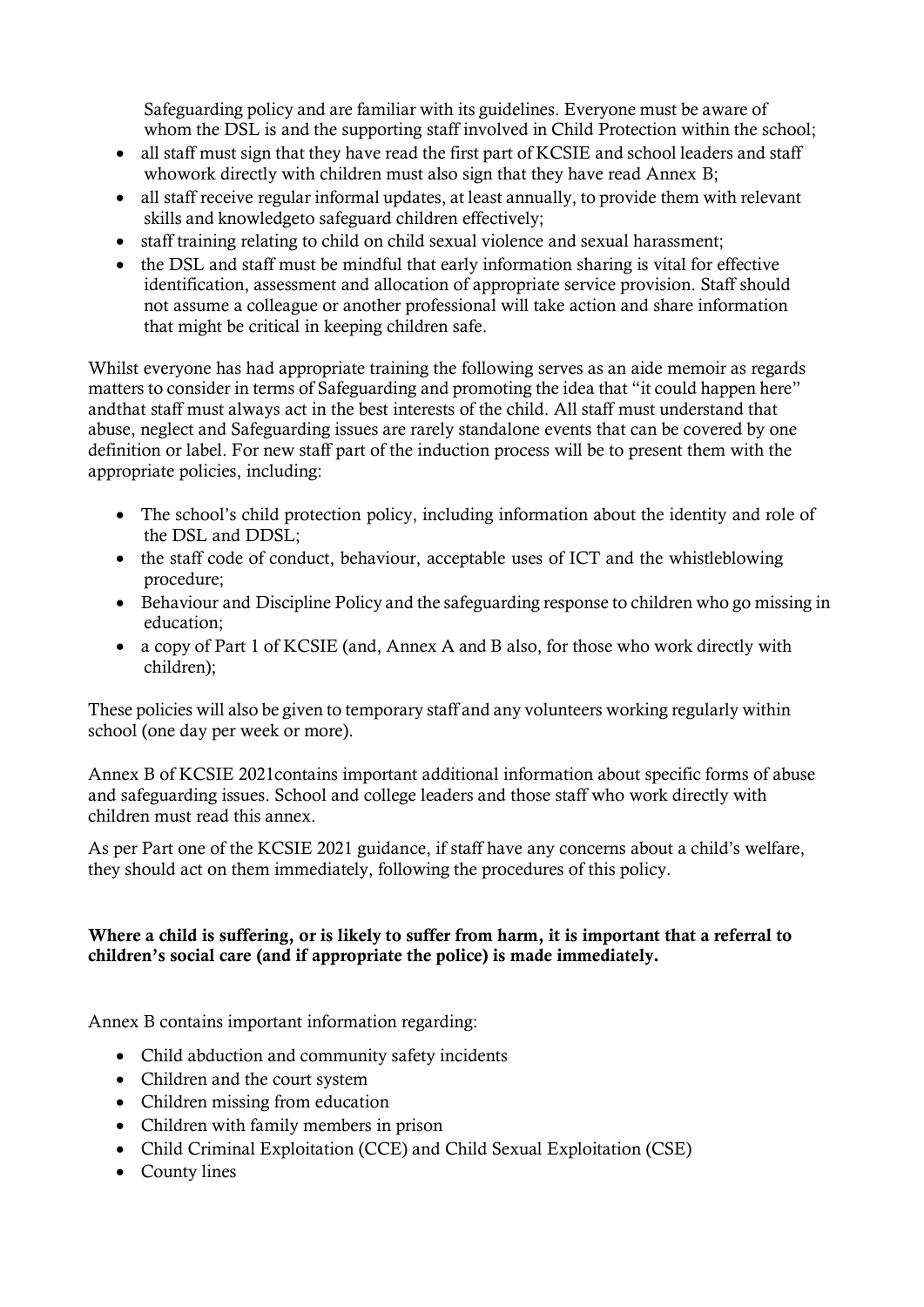- Modern Slavery and the National Referral Mechanism
- Cybercrime
- Domestic abuse
- Homelessness
- So-called 'honour-based' abuse (including Female Genital Mutilation and Forced Marriage)
- FGM
- Forced marriage
- Preventing radicalisation
- The Prevent duty
- Channel
- Additional support
- Peer on peer/ child on child abuse
- Sexual violence and sexual harassment between children in schools and colleges
- Upskirting
- The response to a report of sexual violence or sexual harassment

# *Abuse and Neglect*

Abuse and neglect are forms of maltreatment of a child. Somebody may abuse or neglect a child by inflicting harm, or by failing to act to prevent harm. Children may be abused in a family or in an institutional or community setting, by those known to them or, more rarely, by a stranger. Abuse can take place wholly online, or technology may be used to facilitate offline abuse. They may be abused by an adult or adults, or another child or children.

All staff should be aware that safeguarding incidents and/or behaviours can be associated with factors outside the school or college and/or can occur between children outside of these environments. All staff, but especially the designated safeguarding lead (and deputies) should consider whether children are at risk of abuse or exploitation in situations outside their families. Extra-familial harms take a variety of different forms and children can be vulnerable to multiple harms including (but not limited to) sexual exploitation, criminal exploitation, and serious youth violence.

# *Child Abduction and Community Safety Incidents*

Child abduction is the unauthorised removal or retention of a minor from a parent or anyone with legal responsibility for the child. Child abduction can be committed by parents or other family members; by people known but not related to the victim (such as neighbours, friends and acquaintances); and by strangers. Other community safety incidents in the vicinity of a school can raise concerns amongst children and parents, for example, people loitering nearby or unknown adults engaging children in conversation. As children get older and are granted more independence (for example, as they start walking to school on their own) it is important they are given practical advice on how to keep themselves safe. Many schools provide outdoor-safety lessons run by teachers or by local police staff. It is important that lessons focus on building children's confidence and abilities rather than simply warning them about all strangers. Further information is available at: www.actionagainstabduction.org and www.clevernevergoes.org.

## *Children and the Court System*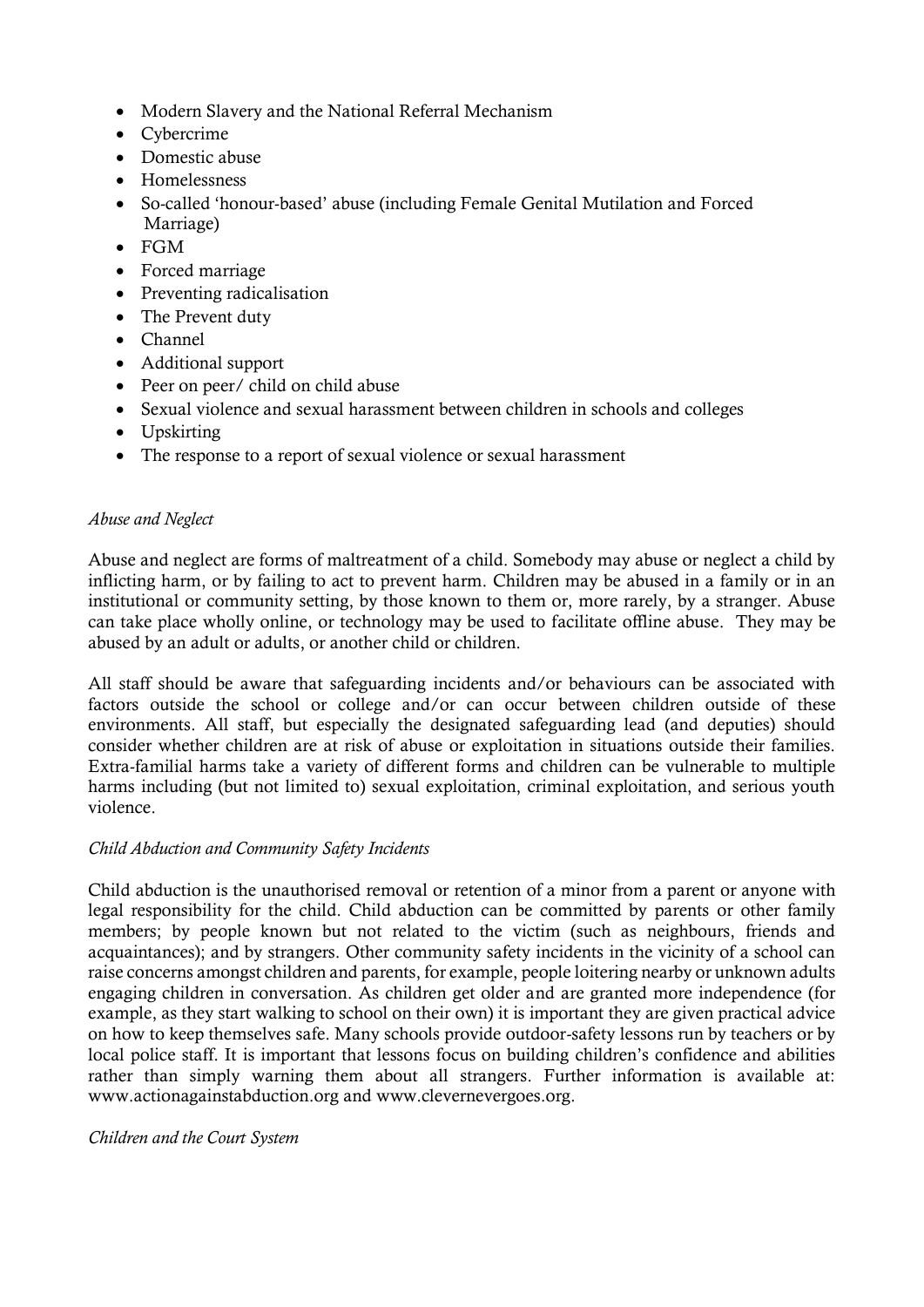Children are sometimes required to give evidence in criminal courts, either for crimes committed against them or for crimes they have witnessed. There are two age appropriate guides to support children 5-11-year olds and 12-17 year olds. The guides explain each step of the process, support and special measures that are available. There are diagrams illustrating the courtroom structure and the use of video links is explained. Making child arrangements via the family courts following separation can be stressful and entrench conflict in families. This can be stressful for children. The Ministry of Justice has launched an online child arrangements information tool with clear and concise information on the dispute resolution service. This may be useful for some parents and carers.

## *Child Sexual Exploitation*

Child Sexual Exploitation involves exploitative situations, contexts and relationships where young people receive something (for example food, accommodation, drugs, alcohol, gifts, money or in some cases simply affection) as a result of engaging in sexual activities. Staff need to be aware of the possibility of this sort of abuse, however, it is also important to recognise that some young people who are being sexually exploited do not exhibit any external signs of this abuse.

## *Children with family members in Prison*

Approximately 200,000 children in England and Wales have a parent sent to prison each year. These children are at risk of poor outcomes including poverty, stigma, isolation and poor mental health. The National Information Centre on Children of Offenders, NICCO provides information designed to support professionals working with offenders and their children, to help mitigate negative consequences for those children.

## *Cybercrime Involvement*

Organised criminal groups or individuals exploit children and young people due to their computer skills and ability, in order to access networks/data for criminal and financial gain. There are a number of signs that may indicate a student is a victim or is vulnerable to being exploited which include;

- Missing from education
- Show signs of other types of abuse/aggression towards others
- Have low self-esteem, and feelings of isolation, street or fear
- Lack trust in adults and appear fearful of authorities
- Have poor concentration or excessively tired
- Become anti-social
- Display symptoms of substance dependence
- Excessive time online computer/gaming forums
- Social Isolation in school with peers
- High-functioning with an interest in computing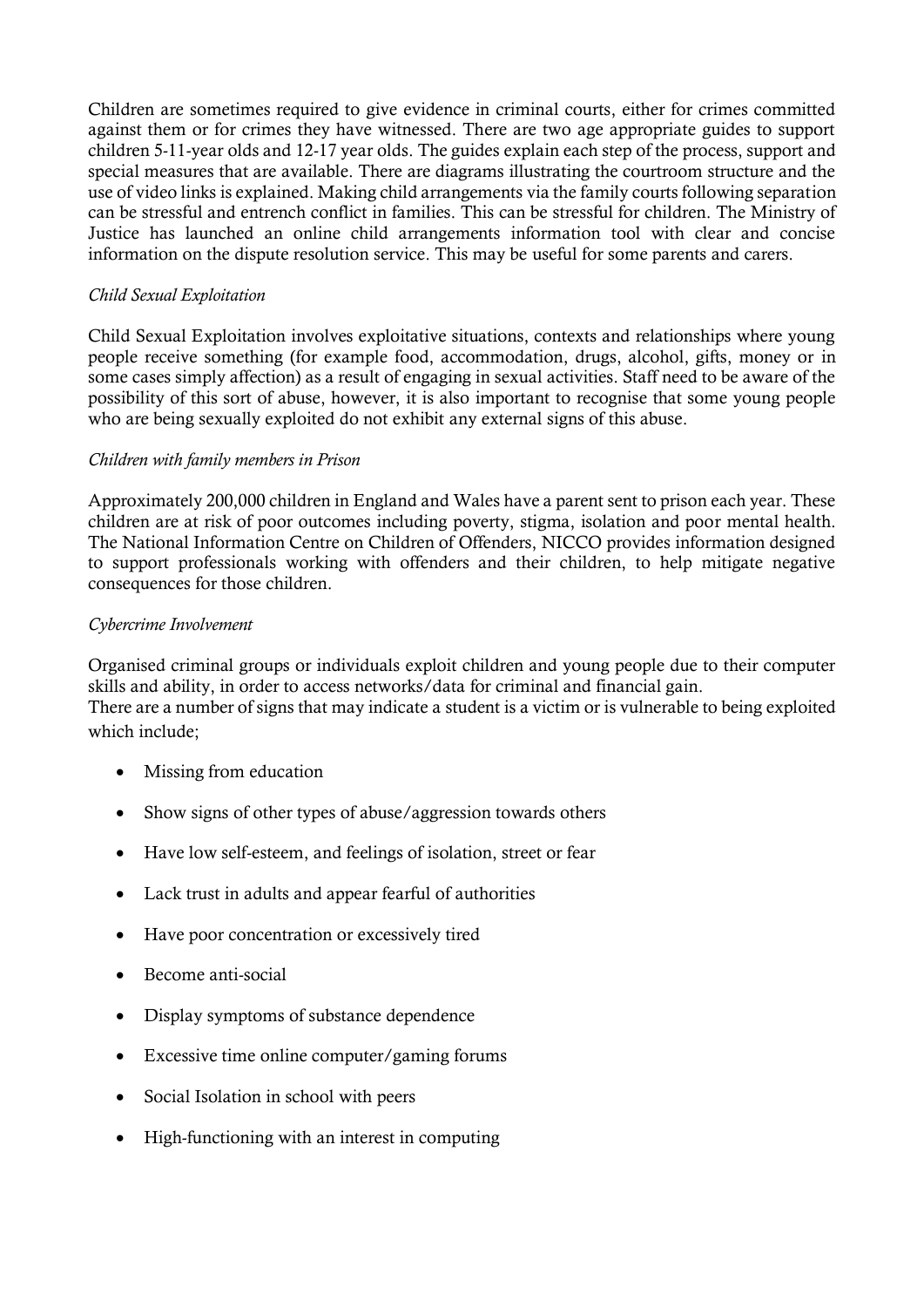This is not an exhaustive list and the School is aware of other factors which may also impact on the child. Like with all other safeguarding concerns, if our children are in this situation, support will be provided through the school or partner agency. Please refer to useful contacts for further advice and support regarding concerns of this nature.

## *Domestic Abuse*

The cross-government definition of domestic violence and abuse is: any incident or pattern of incidents of controlling, coercive, threatening behaviour, violence or abuse between those aged 16 or over who are, or have been, intimate partners or family members regardless of gender or sexuality. The abuse can encompass but is not limited to: psychological; physical; sexual; financial; and emotional. All children can witness and be adversely affected by domestic abuse in the context of their home life where domestic abuse occurs between family members. Domestic abuse and/or violence can have a serious, long lasting emotional and psychological impact on children. In some cases, a child may blame themselves for the abuse or may have had to leave the family home as a result.

## *Emotional abuse*

Emotional abuse is the persistent emotional maltreatment of a child such as to cause severe and persistent adverse effects on the child's emotional development. It may involve conveying to children that they are worthless or unloved, inadequate, or valued only insofar as they meet the needs of another person. It may feature age or developmentally inappropriate expectations being imposed on children. These may include interactions that are beyond the child's developmental capability, as well as overprotection and limitation of exploration and learning, or preventing the child participating in normal social interaction.

It may involve seeing or hearing the ill-treatment of another. It may involve serious bullying (including cyber-bullying), causing children frequently to feel frightened or in danger, or the exploitation or corruption of children. Some level of emotional abuse is involved in all types of maltreatment of a child, though it may occur alone.

## *Extremism*

Extremists of all persuasions aim to develop destructive relationships between different communities by promoting division, fear and mistrust of others based on ignorance or prejudice and thereby limiting the life chances of young people. Education is a powerful weapon against this; equipping young people with the knowledge, skills and critical thinking, to challenge and debate in an informed way.

Therefore, we will provide a broad and balanced curriculum, delivered by skilled professionals, so that our students are enriched, understand and become tolerant of difference and diversity and also to ensure that they thrive, feel valued and not marginalized. Furthermore, we are aware that young people can be exposed to extremist influences or prejudiced views from an early age which emanate from a variety of sources and media, including via the internet, and at times students may themselves reflect or display views that may be discriminatory, prejudiced or extremist, including using derogatory language.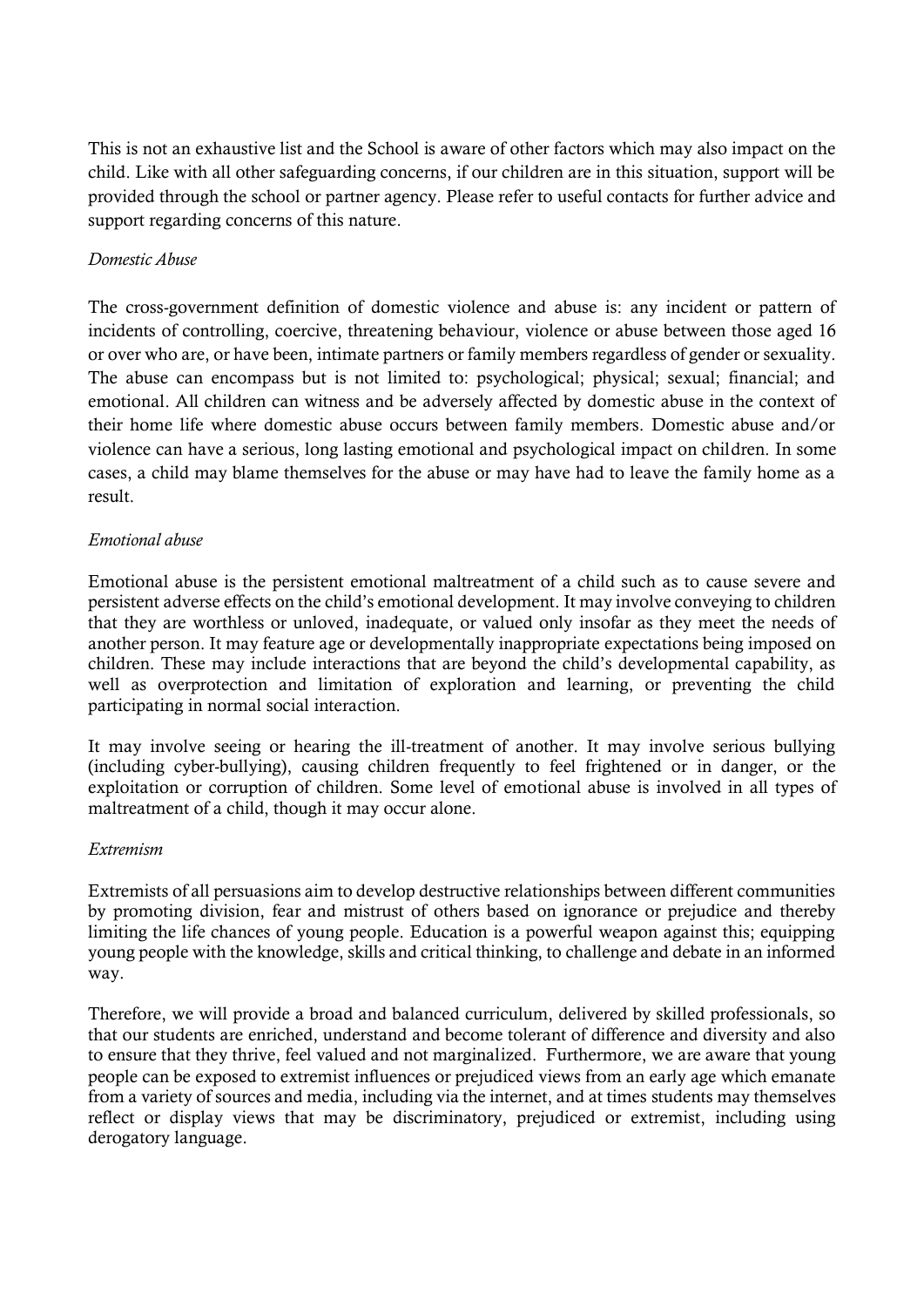Any prejudice, discrimination or extremist views, including derogatory language, displayed by students or staff will always be challenged and where appropriate dealt with in line with our Behaviour and Discipline Policy for students and the Code of Conduct for staff.

As part of wider safeguarding responsibilities school staff will be alert to:

- Disclosures by students of their exposure to the extremist actions, views or materials of others outside of school, such as in their homes or community groups, especially where students have not actively sought these out.
- Graffiti symbols, writing or artwork promoting extremist messages or images
- Students accessing extremist material online, including through social networking sites
- Parental reports of changes in behaviour, friendship or actions and requests for assistance
- Partner schools, local authority services, and police reports of issues affecting students in other schools or settings
- Students voicing opinions drawn from extremist ideologies and narratives
- Use of extremist or 'hate' terms to exclude others or incite violence
- Intolerance of difference, whether secular or religious or, in line with our equalities policy, views based on, but not exclusive to, gender, disability, homophobia, race, colour or culture
- Attempts to impose extremist views or practices on others
- Anti-Western or Anti-British views
- Our school will closely follow any locally agreed procedure as set out by the Local Authority and/or the Local Safeguarding Children Board's agreed processes and criteria for safeguarding individuals vulnerable to extremism

## *Female Genital Mutilation (FGM)*

All staff need to be alert to the possibility of a girl being at risk of FGM, or already having suffered FGM. Victims of FGM are likely to come from a community that is known to practise FGM. Staff should note that girls at risk of FGM may not yet be aware of the practice or that it may be conducted on them, so sensitivity should always be shown when approaching the subject. Warning signs that FGM may be about to take place, or may have already taken place, can be found on pages 16-17 of the [Multi-Agency Practice Guidelines.](https://www.gov.uk/government/publications/female-genital-mutilation-guidelines)

There is now (from October 2015) a statutory duty upon teachers to report to the police where they discover (either through disclosure by the victim or visual evidence) that FGM appears to have been carried out on a girl under 18. The non-emergency number for the police is 101. It will be rare for teachers to see visual evidence, and they should not be examining students, but the same definition of what is meant by "to discover that an act of FGM appears to have been carried out" is used for all professionals to whom this mandatory reporting duty applies. Unless the teacher has a good reason not to, they should still consider and discuss any such case with the school's designated safeguarding lead and involve children's social care as appropriate.

## *Forced Marriage*

A forced marriage is where one or both people do not (or in cases of people with learning disabilities or reduced capacity, cannot) consent to the marriage as they are pressurised, or abuse is used, to force them to do so. It is recognised in the UK as a form of domestic or child abuse and a serious abuse of human rights. The pressure put on people to marry against their will may be physical – for example, threats, physical violence or sexual violence; emotional and psychological – for example,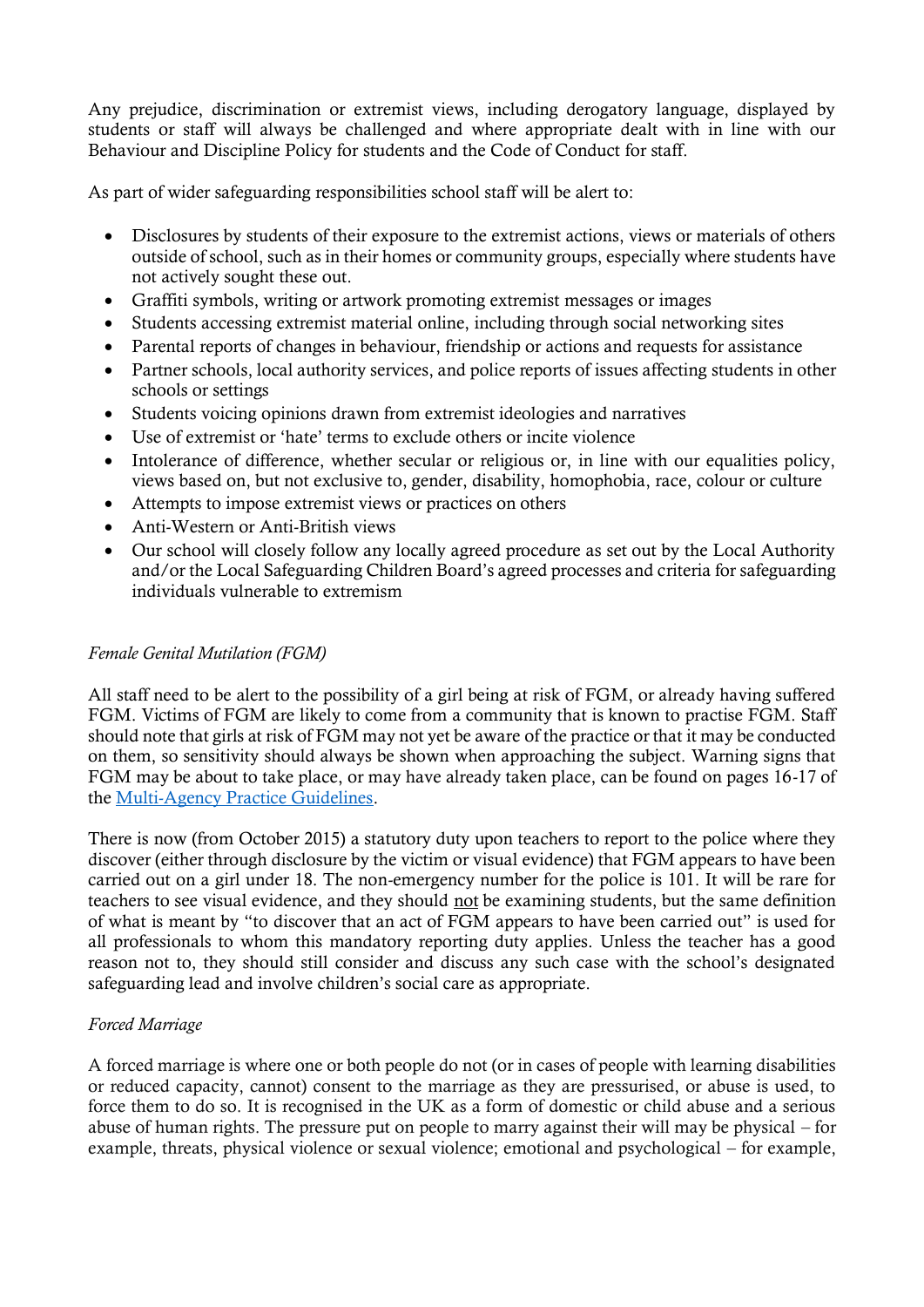making someone feel like they are bringing 'shame' on their family; Financial abuse, for example taking someone's wages, may also be a factor.

## *Gangs, Serious Violence and County Lines*

The School recognises the risks posed to children in relation to involvement in gang related activity which may be street gang, peer group or organised crime. Young people who are involved in gangs are more like to suffer harm themselves, through retaliatory violence, displaced retaliation, territorial violence with other gangs or other harm suffered whilst committing a crime. In addition, children may experience violence as part of an initiation or hazing practices.

The school ensures that all staff are aware of indicators which may signal that children are at risk from, or are involved in, serious violent crime. These may include increased absence from school, a change in friendships or relationships with older individuals or groups, a significant decline in performance, signs of self-harm or a significant change in well-being, or signs of assault or unexplained injuries. Unexplained gifts of new possessions could also indicate that children have been approached by, or are involved with, individuals associated with criminal networks or gangs. Criminal exploitation of children is a geographically widespread form of harm that is a typical feature of county lines criminal activity; drug networks or gangs groom and exploit children and young people to carry drugs and money from urban areas to suburban and rural areas, market and seaside towns. Key to identifying potential involvement in county lines are missing episodes, when the victim may have been trafficked for the purpose of transporting drugs and a referral to the National Referral Mechanism should be considered.

Like other forms of abuse and exploitation, county lines exploitation can affect any child or young person, male or female, under the age of 18; can affect any vulnerable adult over the age of 18; can still be exploitation even if the activity appears consensual; can involve force and/or enticement methods of compliance and is often accompanied by violence or threats of violence; can be perpetrated by individuals or groups, males or females, and young people or adults; is typified by some form of power imbalance in favour of those perpetrating the exploitation. Whilst age may be the most obvious, this power imbalance can also be due to a range of other factors including gender, cognitive ability, physical strength, status, and access to economic or other resources.

The school ensures that staff are aware of the associated risks of serious violence and county lines and understand the measures in place to manage these.

#### *Hazing*

Hazing is the practice of rituals, challenges and other activities involving harassment, abuse or humiliation used as a way of initiating a person into a group. Hazing is seen in different social groups, gangs, sports teams and institutions. The initiation rites can range from relatively benign pranks to protracted patterns of behaviour that can rise to the level of abuse or criminal misconduct. It may include physical or psychological abuse. It may include nudity or sexual assault and are aware this could look different at different ages in our school.

#### *Homelessness*

Being homeless or being at risk of becoming homeless presents a real risk to a child's welfare. The designated safeguarding lead (and any deputies) should be aware of contact details and referral routes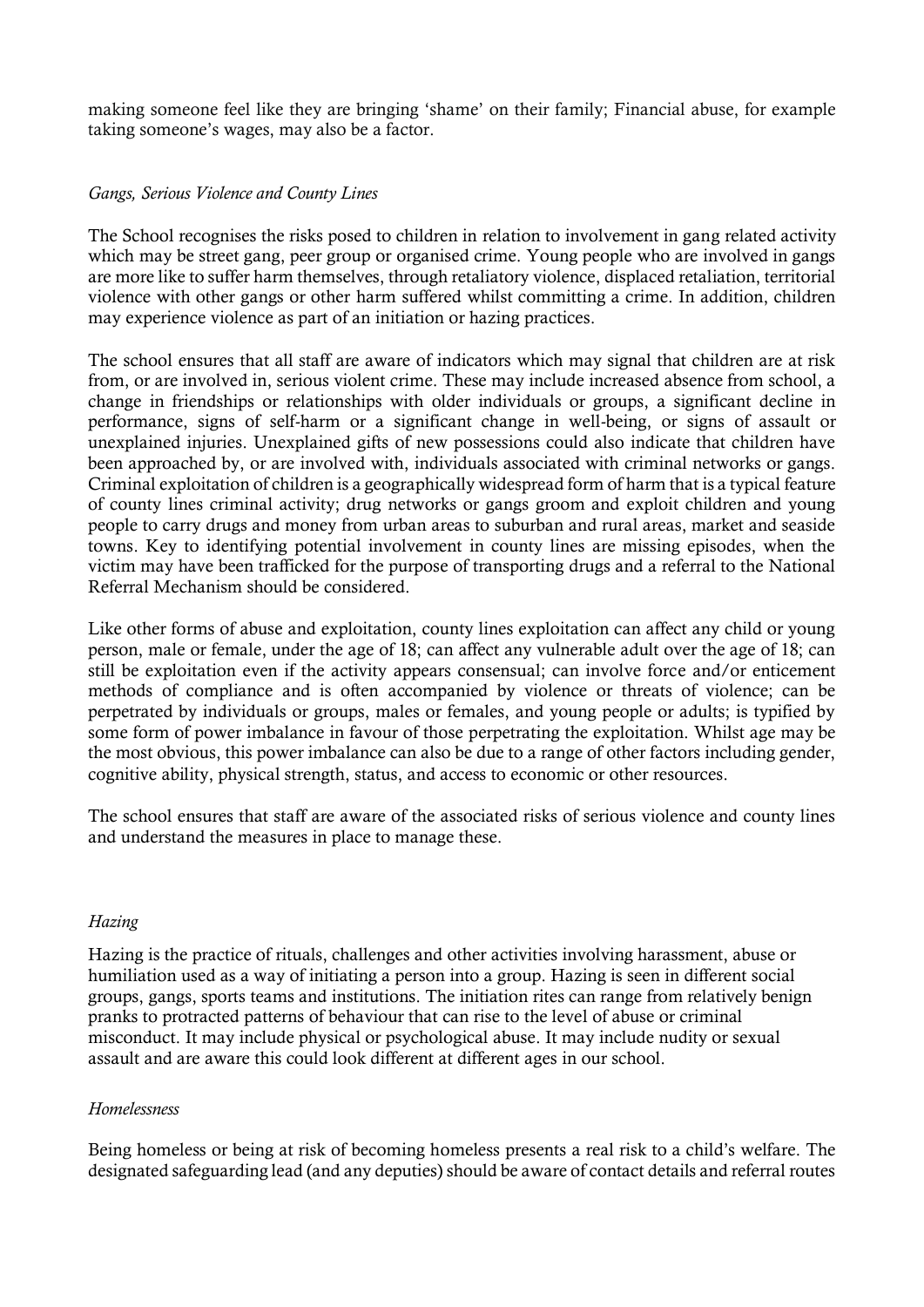into the Local Housing Authority so they can raise/progress concerns at the earliest opportunity. Indicators that a family may be at risk of homelessness include household debt, rent arrears, domestic abuse and anti-social behaviour, as well as the family being asked to leave a property. Whilst referrals and/or discussion with the Local Housing Authority should be progressed as appropriate, and in accordance with local procedures, this does not, and should not, replace a referral into children's social care where a child has been harmed or is at risk of harm. The Homelessness Reduction Act 2017 places a new legal duty on English councils so that everyone who is homeless or at risk of homelessness will have access to meaningful help including an assessment of their needs and circumstances, the development of a personalised housing plan, and work to help them retain their accommodation or find a new place to live. The Homeless Reduction Act Factsheets usefully summarise the new duties. The new duties shift focus to early intervention and encourage those at risk to seek support as soon as possible, before they are facing a homelessness crisis. In most cases school and college staff will be considering homelessness in the context of children who live with their families, and intervention will be on that basis. However, it should also be recognised in some cases 16 and 17 year olds could be living independently from their parents or guardians, for example through their exclusion from the family home, and will require a different level of intervention and support. Children's social care will be the lead agency for these children and the designated safeguarding lead (or a deputy) should ensure appropriate referrals are made based on the child's circumstances. The Department and the Ministry of Housing, Communities and Local Government have published joint statutory guidance on the provision of accommodation for 16 and 17 year olds who may be homeless and/or require accommodation.

## *Honour Based Abuse (HBA)*

HBA is a violent crime or incident which may have been committed to protect or defend the honour of the family or community. It is often linked to family members or acquaintances who mistakenly believe someone has brought shame to their family or community by doing something that is not in keeping with the traditional beliefs of their culture. For example, HBA might be committed against people who:

- become involved with a boyfriend or girlfriend from a different culture or religion
- want to get out of an arranged marriage
- want to get out of a forced marriage
- wear clothes or take part in activities that might not be considered traditional within a particular culture

When receiving a disclosure from a child, we should recognise the seriousness/immediacy of the risk of harm. For a child to report to any agency that they have fears of HBA in respect of themselves or a family member requires a lot of courage, and trust that we will respond appropriately. Specifically, under no circumstances should the agency allow the child's family or social network to find out about the disclosure, so as not to put the child at further risk of harm.

You should be aware that authorities in some countries may support the practice of HBA, and the child may be concerned that other agencies share this view, or that they will be returned to their family. The child may be carrying guilt about their rejection of cultural/family expectations. Furthermore, their immigration status may be dependent on their family, which could be used to dissuade them from seeking assistance. Where a child discloses fear of HBA, our response should include:

• Seeing the child immediately in a secure and private place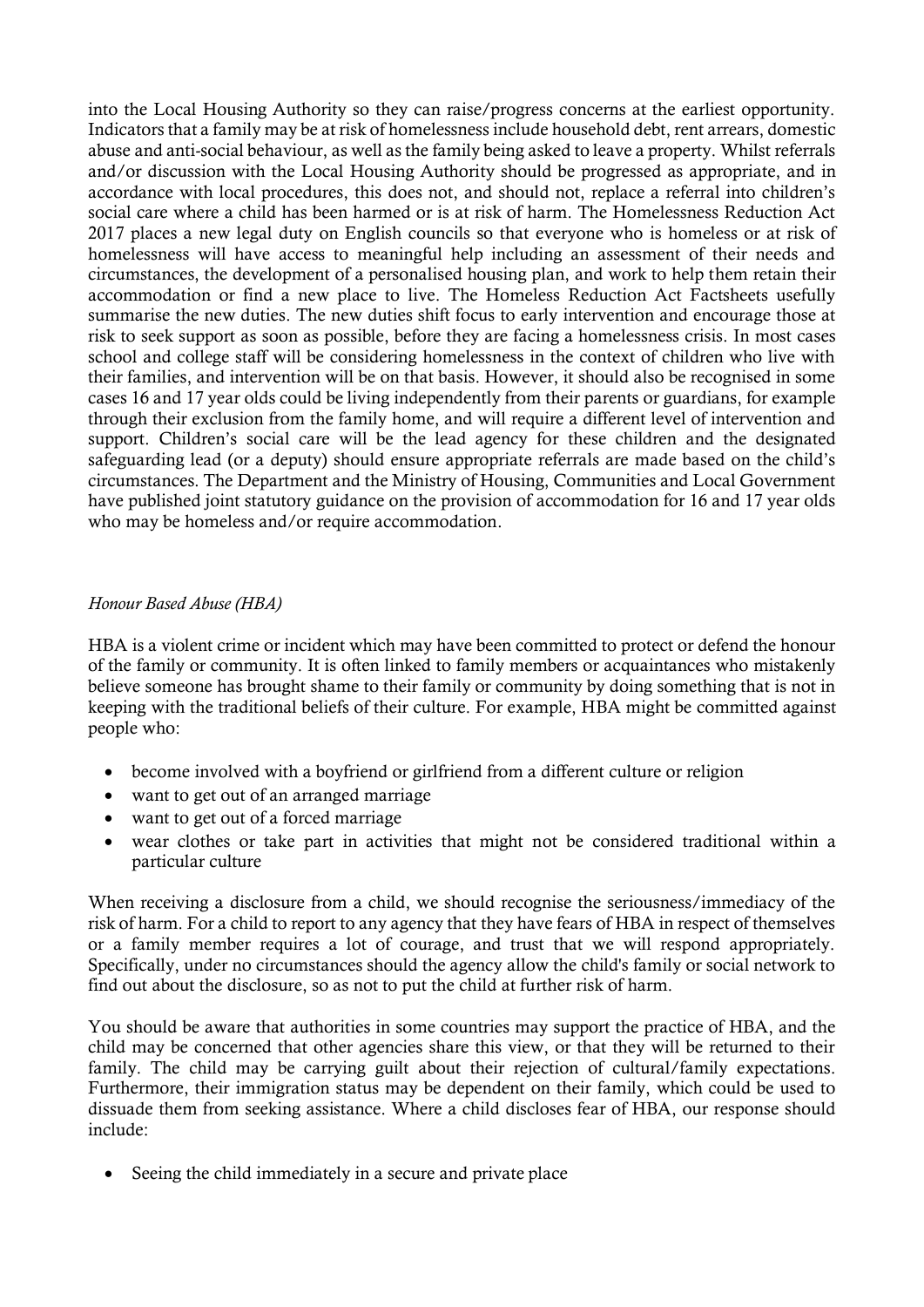- Seeing the child on their own
- Explaining to the child the limits of confidentiality
- Asking direct questions to gather enough information to make a referral to LASCP and the police
- Developing an emergency safety plan with the child
- Agreeing a means of discreet future contact with the child
- Explaining that a referral to LASCP and the police will be made
- Record all discussions and decisions (including rationale if no decision is made to refer to LASCP)

# *Mental Health*

All staff should also be aware that mental health problems can, in some cases, be an indicator that a child has suffered or is at risk of suffering abuse, neglect or exploitation. Only appropriately trained professionals should attempt to make a diagnosis of a mental health problem. Staff however, are well placed to observe children day-to-day and identify those whose behaviour suggests that they may be experiencing a mental health problem or be at risk of developing one. Where children have suffered abuse and neglect, or other potentially traumatic adverse childhood experiences, this can have a lasting impact throughout childhood, adolescence and into adulthood. It is key that staff are aware of how these children's experiences, can impact on their mental health, behaviour and education. If staff have a mental health concern about a child that is also a safeguarding concern, immediate action should be taken, following their child protection policy and sure to the DSL or DDSL. Pastoral notes are made by staff and are shared with the SLT where appropriate. Any mental health related concerns should be raised to the Head who will then take suitable action.

## *Modern Slavery and the National Referral Mechanism*

Modern slavery encompasses human trafficking and slavery, servitude and forced or compulsory labour. Exploitation can take many forms, including: sexual exploitation, forced labour, slavery, servitude, forced criminality and the removal of organs. Further information on the signs that someone may be a victim of modern slavery, the support available to victims and how to refer them to the NRM is available in the Modern Slavery Statutory Guidance. Modern slavery: how to identify and support victims (www.gov.uk)

## *Neglect*

Neglect is the persistent failure to meet a child's basic physical and/or psychological needs, likely to result in the serious impairment of the child's health or development.

Neglect may occur during pregnancy as a result of maternal substance abuse. Once a child is born, neglect may involve a parent or carer failing to:

- Provide adequate food, clothing and shelter (including exclusion from home or abandonment)
- Protect a child from physical and emotional harm or danger
- Ensure adequate supervision (including the use of inadequate care-givers)
- Ensure access to appropriate medical care or treatment

It may also include neglect of, or unresponsiveness to, a child's basic emotional needs.

## *Online Abuse*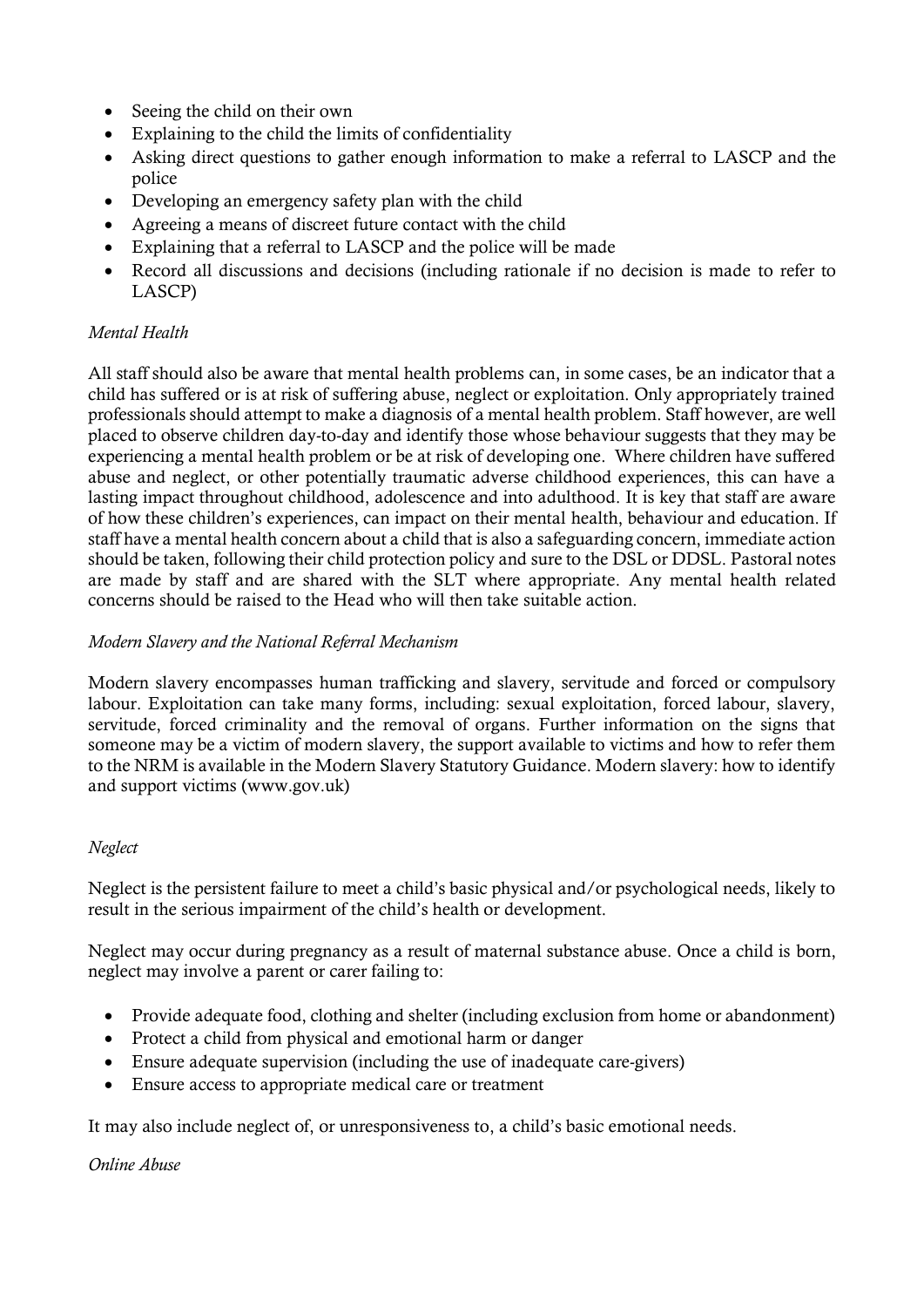The school recognises that abuse can take place wholly online, or that technology may be used to facilitate offline abuse. The school will also ensure that students are taught about safeguarding, including online safety (see Internet Policy), as part of a broad and balanced curriculum in PSHE lessons, sex and relationship education (RSE) and group sessions.

## *Peer-on-Peer abuse*

Children are capable of abusing their peers. Whilst it is recognised that peer on peer (peer to peer) abuse is gendered by nature, all peer-on-peer abuse is unacceptable and is taken seriously. Students are educated that passing off peer on peer abuse as 'banter', 'just having a laugh' or 'part of growing up' is unacceptable and sanctions and reflection time are imposed where appropriate. Victims of peer-on-peer abuse will be supported through mentoring, parental involvement and monitoring. Restorative justice or mediation is a useful tool. Victims, perpetrators and any other children affected by peer-on-peer abuse will be supported through mentoring, the involvement of external agencies, parental involvement, medication, monitoring and education. Peer on peer abuse is not tolerated in any form: sexual violence and sexual harassment; bullying/cyber-bullying; physical abuse; sexting; initiation/hazing type violence and rituals are just some of the forms it may take. There are different forms that peer-on-peer abuse can take, such as bullying (including cyber-bullying, prejudice-based and discriminatory bullying), abuse in intimate personal relationships between peers, physical abuse which can include hitting, kicking, shaking, biting, hair pulling and otherwise causing physical harm.

All genders are at risk and staff are vigilant for any inappropriate sexual or physical interactions, but it is more likely that girls will be victims and boys perpetrators.

All allegations of abuse made against other students and the disciplinary action necessary will be dealt with in accordance with the procedures outlined in the school's Behaviour/Anti-Bullying Policy. The DSL will be informed of any allegations of abuse against other students, who will record the incident in writing and decide what course of action is necessary, with the best interests of the student in mind at all times. Children making a report of sexual violence or sexual harassment will be taken seriously, kept safe and be well supported. If the report includes an online element staff will be mindful of the Searching, Screening and Confiscation: advice for schools (DfE, 2018) guidance. If appropriate, a referral may be made to children's social services and, depending on the nature of the incident, the police. The DSL will decide which safeguards, if any, are necessary for the student, e.g. counselling support or immediate protection.

Following a report, the DSL will make an immediate risk and needs assessment on a case-by-case basis. The risk assessment will consider:

- The victim, especially their protection and support
- The alleged perpetrator, their support needs and any disciplinary action
- All other children at the school
- The victim and the alleged perpetrator sharing classes and space at school

The risk assessment will be recorded and kept under review. Where there has been other professional intervention and/or other specialist risk assessments, these professional assessments will be used to inform the school's approach to supporting and protecting students. The DSL will consider:

The wishes of the victim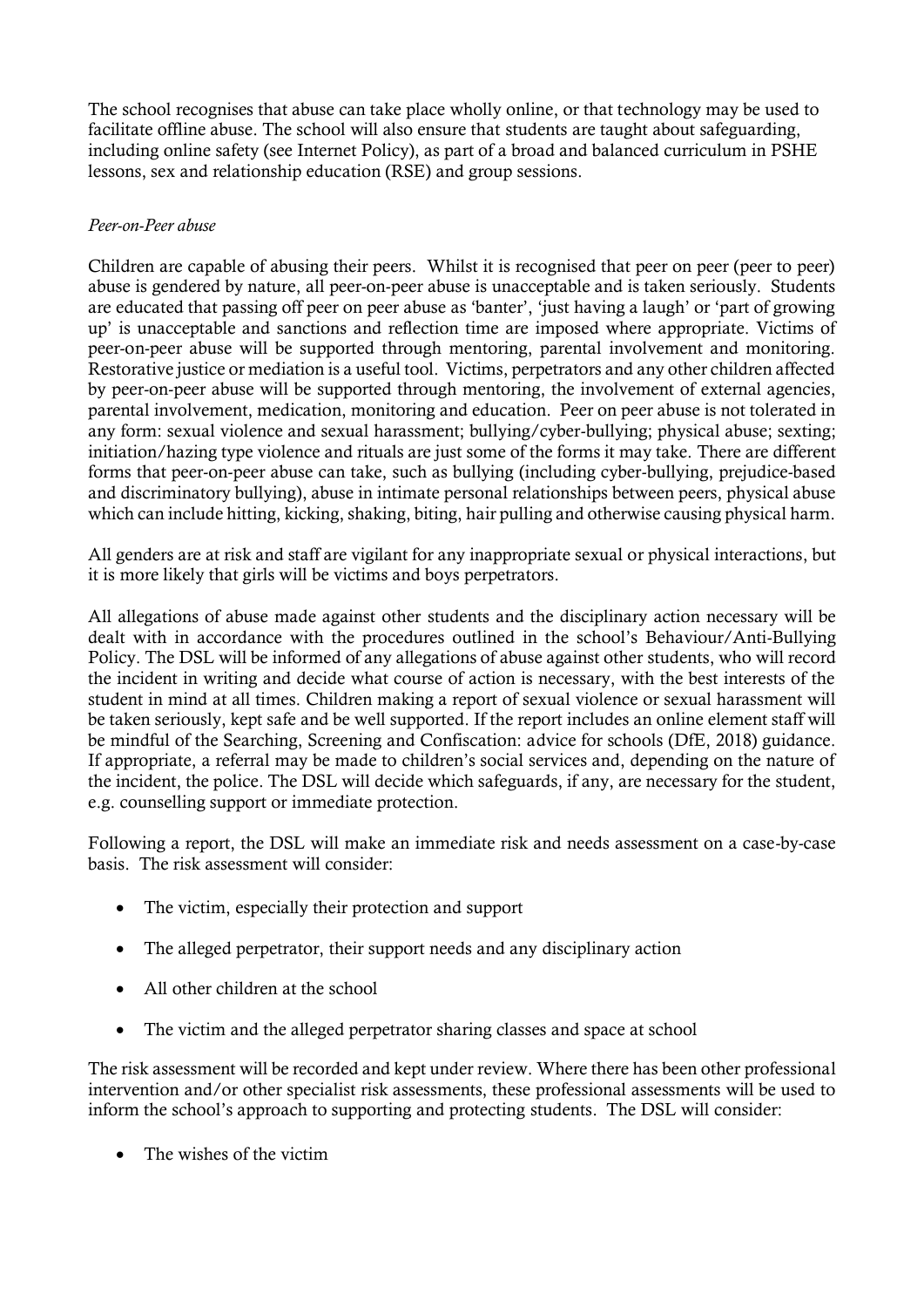- The nature of the incident including whether a crime has been committed and the harm caused
- Ages of the children involved
- Developmental stages of the children
- Any power imbalance between the children
- Any previous incidents
- Ongoing risks
- Other related issues or wider context

In all cases, parents/carers will be informed of the incident and how it is being managed, unless doing so would put the student at further risk of harm.

In order to prevent peer-on-peer abuse, the school will educate students about abuse, its forms, the importance of discussing any concerns and respecting others, through the curriculum, assemblies and PSHE lessons.

The school recognises that abuse can take place wholly online, or that technology may be used to facilitate offline abuse. The school will also ensure that students are taught about safeguarding, including online safety, as part of a broad and balanced curriculum in PSHE lessons, Sex and Relationship Education (SRE) and group sessions.

## *Physical abuse*

Physical abuse may involve hitting, shaking, throwing, poisoning, burning or scalding, drowning, suffocating, or otherwise causing physical harm to a child. Physical harm may also be caused when a parent or carer fabricates the symptoms of, or deliberately induces, illness in a child.

## *Radicalization and the Prevent Duty*

It is vital that all staff are aware of the possible risks and look for warning signs with the children (all staff complete compulsory annual Educare training). There are some steps that are taken to safeguard children's welfare; the school's DSL will have overall responsibility to ensure the implementation of the Prevent duty.

Any unexplained absences of children are investigated early on the day of absence and parents are asked to give warnings in advance of any absences, either short or long term. If concerns in this area are linked with wider safeguarding concerns, then it may be considered appropriate to make the referral to the Channel programme rather than the usual Children's Services route.

Students are taught within a framework that celebrate British Values in order to foster resilience against radicalization.

## *Additional Support*

The Department has published further advice for schools on the **Prevent duty**. The advice is intended to complement the Prevent guidance and signposts to other sources of advice and support. 133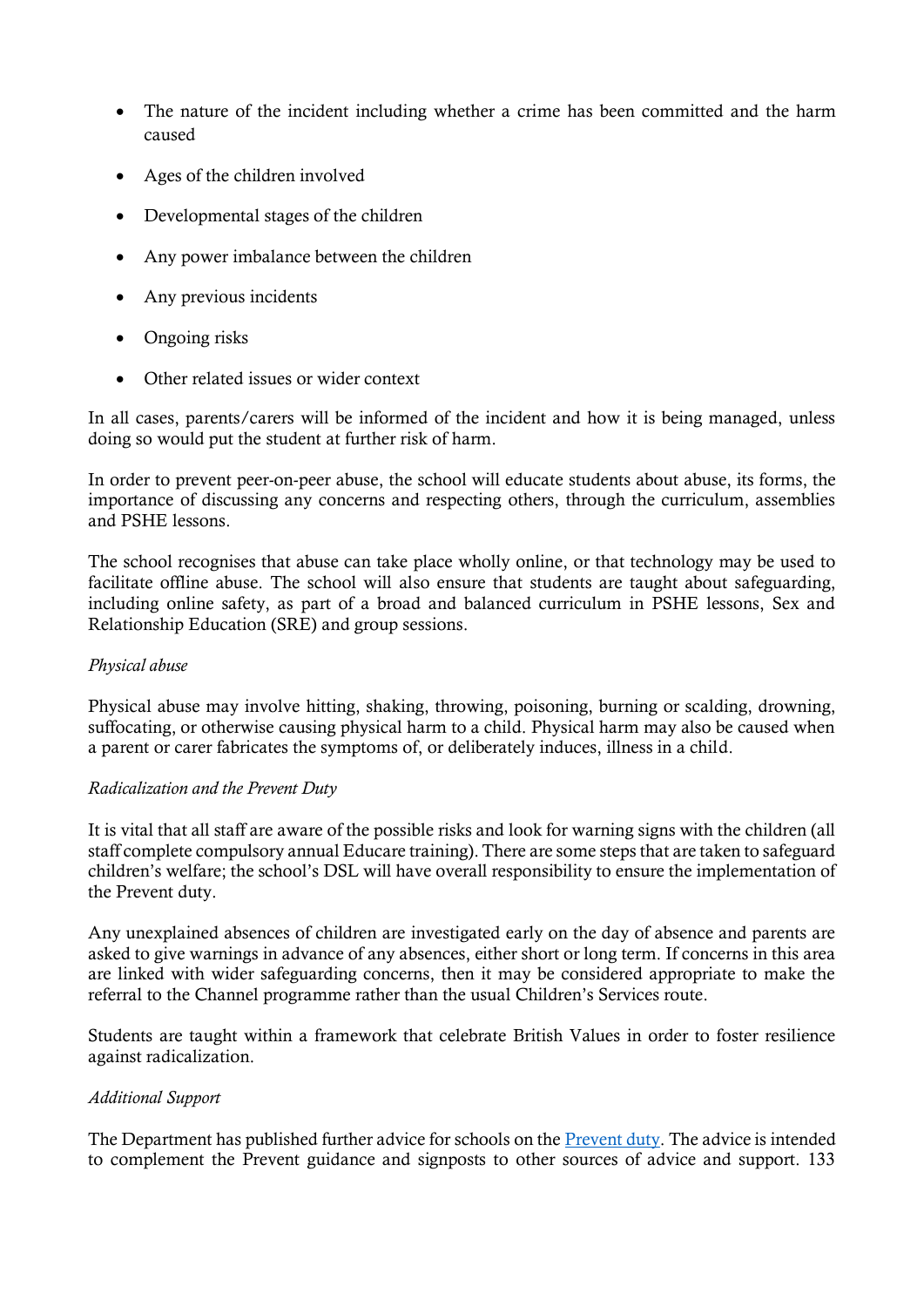According to the Prevent duty guidance 'having due regard' means that the authorities should place an appropriate amount of weight on the need to prevent people being drawn into terrorism when they consider all the other factors relevant to how they carry out their usual functions. 134 "Terrorism" for these purposes has the same meaning as for the Terrorism Act 2000 (section 1(1) to (4) of that Act). 135 The Home Office has developed three e-learning modules:

• [Prevent awareness e-learning](https://www.elearning.prevent.homeoffice.gov.uk/edu/screen1.html) offers an introduction to the Prevent duty.

• [Prevent referrals e-learning](https://www.elearning.prevent.homeoffice.gov.uk/prevent_referrals/01-welcome.html) supports staff to make Prevent referrals that are robust, informed and with good intention.

• [Channel awareness e-learning](https://www.elearning.prevent.homeoffice.gov.uk/channel_awareness/01-welcome.html) is aimed at staff who may be asked to contribute to or sit on a multiagency Channel panel.

Educate Against Hate, is a government website designed to support school teachers and leaders to help them safeguard their students from radicalisation and extremism. The platform provides free information and resources to help school staff identify and address the risks, as well as build resilience to radicalisation. For advice specific to further education, the Education and Training Foundation (ETF) hosts the Prevent for FE and Training. This hosts a range of free, sector specific resources to support further education settings comply with the Prevent duty. This includes the Prevent Awareness e-learning, which offers an introduction to the duty, and the Prevent Referral e-learning, which is designed to support staff to make robust, informed and proportionate referrals. The ETF Online Learning environment provides online training modules for practitioners, leaders and managers, support staff and governors/Board members outlining their roles and responsibilities under the duty

## *Sexual abuse*

Sexual abuse involves forcing or enticing a child or young person to take part in sexual activities, not necessarily involving a high level of violence, including prostitution, whether or not the child is aware of what is happening. The activities may involve physical contact, including assault by penetration (for example rape or oral sex) or non-penetrative acts such as masturbation, kissing, rubbing and touching outside of clothing. They may also include non-contact activities, such as involving children in looking at, or in the production of, sexual images, watching sexual activities, encouraging children to behave in sexually inappropriate ways, or grooming a child in preparation for abuse (including via the internet). Sexual abuse is not solely perpetrated by adult males. Women can also commit acts of sexual abuse, as can other children.

## *Sharing Nude or Semi-Nudes Images*

Sharing nude or semi-nude images is defined as 'sending or posting sexually suggestive images via mobiles or over the Internet.' It is also known as 'sexting' or youth produced sexual imagery. Creating and sharing sexual photos and videos of under-18s is illegal.

Sharing nude or semi-nude images is not tolerated, and students are encouraged to screenshot and report. The police may be contacted for advice or escalation. Phones will be screened and confiscation as necessary as part of an investigation. It is recognised that upskirting, which typically involves taking a picture under a person's clothing without them knowing, with the intention of viewing their the genitals or buttocks to obtain sexual gratification or cause the victim humiliation, distress or alarm is now a criminal offence.

## 9. Concerns

All staff and volunteers should be concerned about a child if he or she: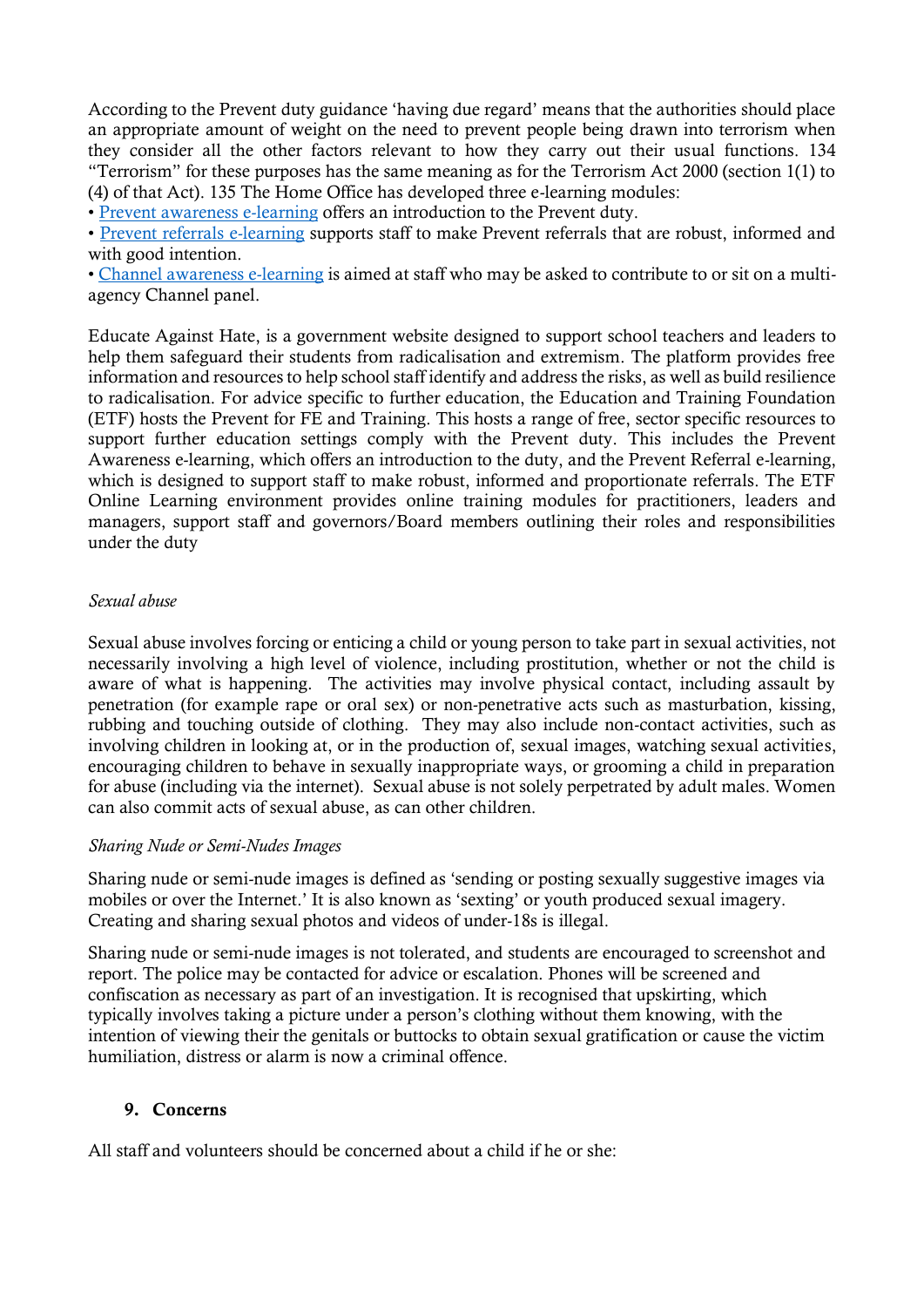- has any injury which is not typical of the bumps and scrapes normally associated with an accidental injury;
- regularly has unexplained injuries;
- frequently has some injuries (even when apparently reasonable explanations are given);
- gives confused or conflicting explanations about how injuries were sustained;
- exhibits significant changes in behaviour, performance or attitude;
- indulges in sexual behaviour which is unusually explicit and / or inappropriate to his or her age / stage of development;
- discloses an experience in which he or she may have been significantly harmed.

In addition, any other cause for believing that a child may be suffering harm should be reported. If a crime has been committed the matter should be reported to the police directly. Staff do not require parental consent for referrals to statutory agencies.

Staff should be aware that behaviours linked to the likes of drug taking, alcohol abuse, truanting, sexting, absenteeism, domestic violence, fabricated or induced illness, faith abuse, gender based violence, hate and mental health should be immediately raised with the DSL.

• All staff should be aware safeguarding issues can manifest themselves via peer on peer abuse. Never dismiss any safeguarding disclosures as "banter"

It is also important that low level concerns are recorded and reported correctly: these may form a wider context and therefore all staff are aware that even minor and low level concerns must be taken seriously, and reported to the Head. The Safeguarding Team additionally review pastoral notes and incidents to ensure that any low level safeguarding issues are considered. Once a low level concern has been reported, the Safeguarding Team will ensure that this is handled correctly, escalating if required. Low-level concerns will be reported to the same persons as set out above in relation to concerns and allegations that meet the harms test. This escalation will depend on the threat of harm, which is assessed frequently and robustly. If there are any doubts, the Safeguarding Team seeks advice from Social Services and BSCP.

Staff should be aware of the particular vulnerability of children with special educational needs and or disabilities and report any concerns to the DSL without delay. These additional barriers include assumptions that indicators of possible abuse (such as behaviour, mood and/or injury) relate to the child's condition, and are therefore unexplored or not explored to such depth that would be appropriate. Pupils with SEND may also be more prone to peer group isolation or bullying (including prejudice based bullying), and may be disproportionally impacted by such behaviours, without outwardly showing any signs. Pupils with SEND also may be inhibited by communication barriers or difficulties which may cause difficulties in managing or reporting challenges and concerns.

# 10. Procedures

If, at any point, there is a risk of immediate serious harm to a child a referral should be made to children's social care immediately.

Anybody can make a referral. If the child's situation does not appear to be improving the staff member with concerns should press for re-consideration. If the concern relates to radicalization then it may instead be made to the Channel programme. Details of the processes are contained within the 'Keeping Children Safe in Education' document.

The school is aware that there are restrictions on the reporting or publishing of allegations against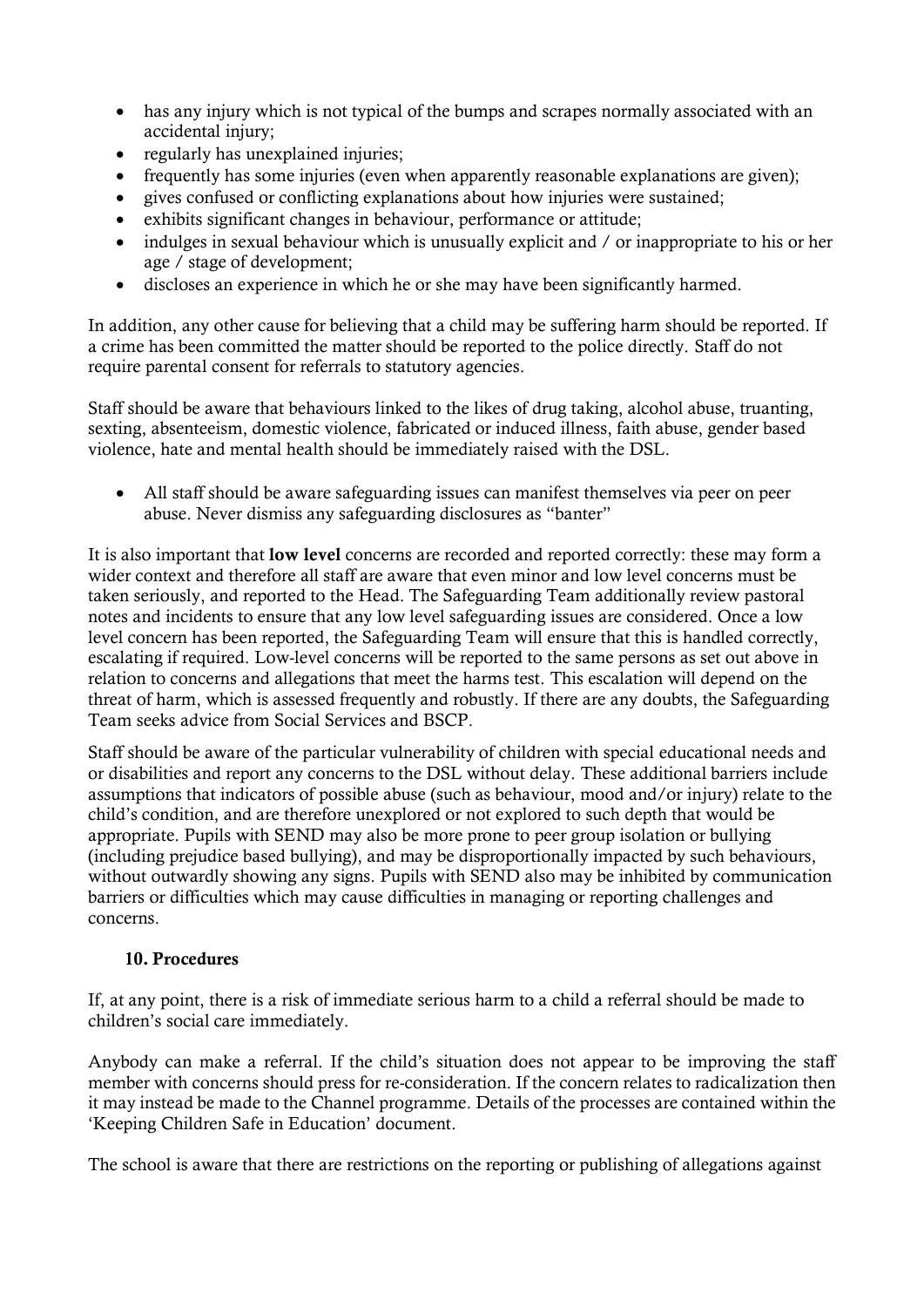teachers, and so the school will make every effort to maintain confidentiality and guard against unwanted publicity. These restrictions will apply up to the point where the accused person is charged with an offence, or the DfE/Teaching Regulation Agency publish information about an investigation or decision in a disciplinary case.

# 11. Dealing with a disclosure

If a child discloses that he or she has been abused or exploited in some way, the member of staff or volunteer should support children appropriately.

- Listen to what is being said without displaying shock or disbelief.
- Accept what is being said.
- Allow the child to talk freely.
- Reassure the child, but not make promises which it might not be possible to keep.
- Not promise confidentiality it might be necessary to refer to Social Care or other agencies.
- Reassure him or her that what has happened is not his or her fault.
- Stress that it was the right thing to tell.
- Listen, rather than ask direct leading questions.
- Not criticise the alleged perpetrator.
- Explain what has to be done next and who has to be told.
- Make a written record (see Record Keeping).
- Pass information to the Designated Safeguarding Lead without delay.
- NOT allow the child to be interviewed a second time. Accept what the child says and report to the Designated Safeguarding Lead.
- Unless there are concerns that speaking to a parent may place a child in danger the DSL should talk to the parents regarding any concerns e.g. a comment made by a child, an unusual mark or bruise.
- A professional judgement is made as to whether the explanation is satisfactory. This decision involves discussion with the Head.

There is general advice on how to respond to a child wanting to talk about abuse.

- Show acceptance of what the child says (however unlikely the story may sound).
- Keep calm.
- Look at the child directly.
- Be honest.
- Tell the child you will need to let someone else know don't promise confidentiality.
- Even when a child has broken a rule, they are not to blame for the abuse.
- Be aware that the child may have been threatened or bribed not to tell.
- Never push for information. If the child decides not to tell you after all, then accept that and let them know that you are always ready to listen.

# *Helpful things to say*

- I understand what you are saying;
- thank you for telling me;
- It's not your fault;
- I will help you.

*Things not to say*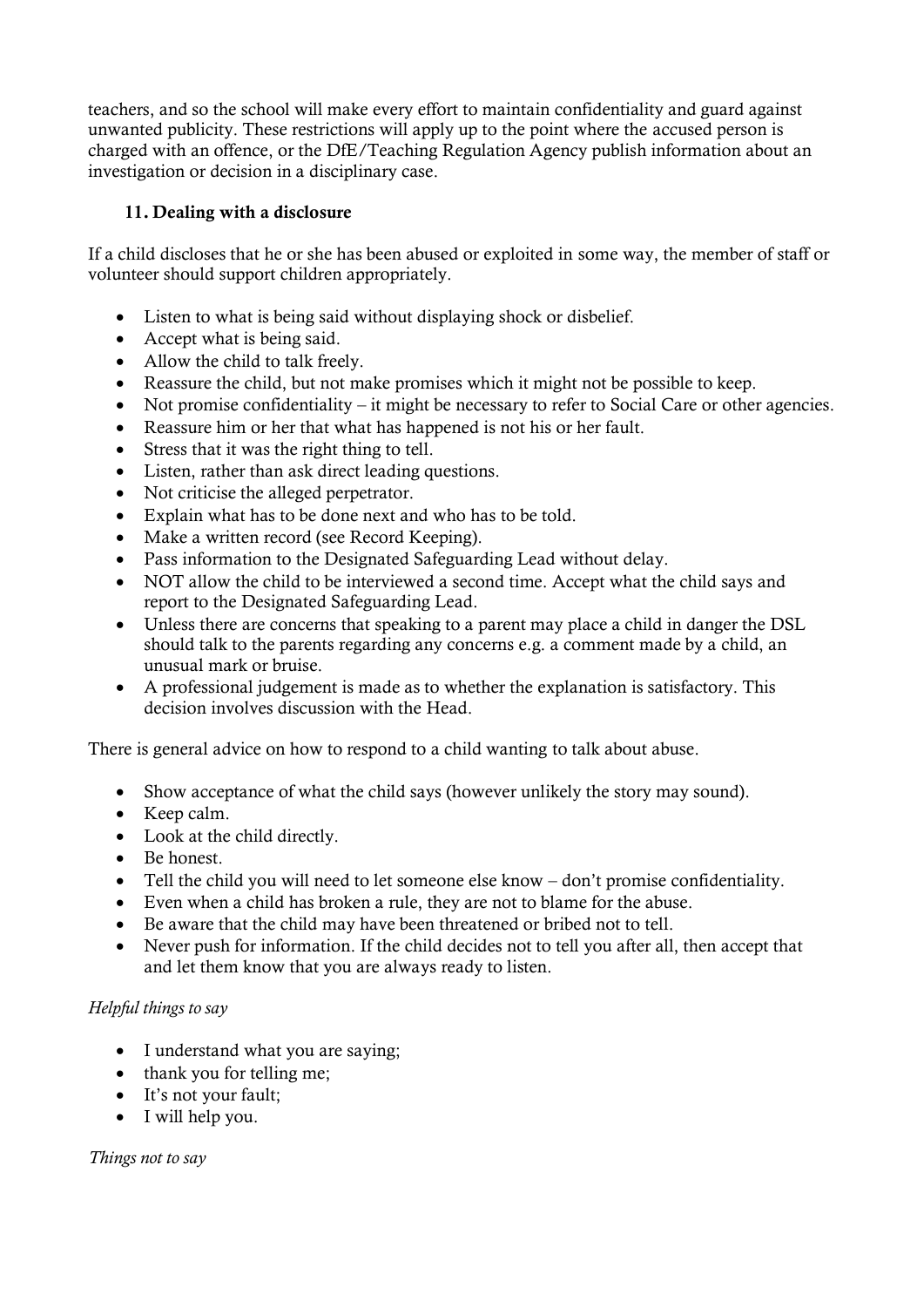- why didn't you tell anyone before?
- I can't believe it!
- are you sure this is true?
- why? How? When? Who? Where?
- never make false promises
- never make statements such as "I am shocked, don't tell anyone else"

## *At the end of the conversation*

- reassure the child that they were right to tell you and show acceptance;
- let the child know what you are going to do next and that you will let them know what happens;
- contact the appropriate DSL;
- consider your own feelings and seek pastoral support if needed;
- additional consideration needs to be given to children with communication difficulties and to those whose preferred language is not English. It is important to communicate with them in a way that is appropriate to his or her age, understanding and preference.

All staff are able to reassure victims that they are being taken seriously and that they will be supported and kept safe. A victim should never be given the impression that they are creating a problem by reporting abuse, sexual violence or sexual harassment. Nor should a victim ever be made to feel ashamed for making a report

# *Record keeping*

When a child has made a disclosure, the member of staff or volunteer is required to make suitable records.

- •
- Include a chronology outlining the details of the disclosure on the Record of Concern form
- Make notes as soon as possible after the conversation which is verbatim (the exact words used by the child, including swear words)
- Not destroy the original notes in case they are needed by a court
- Record the date, time, place and any noticeable non-verbal behaviour and the words used by the child
- Draw a diagram to indicate the position of any bruising or other injury on a Body Map (note that staff should only note injuries that would normally be seen and be careful not to ask children to undress)
- Record statements and observations rather than interpretations or assumptions
- Give all records to the Designated Safeguarding Lead promptly. No copies should be retained by the member of staff or volunteer

All concerns, discussions and decisions regarding a Safeguarding issue recorded and kept on relevant file.

# 12. Support following a disclosure

*Supporting staff*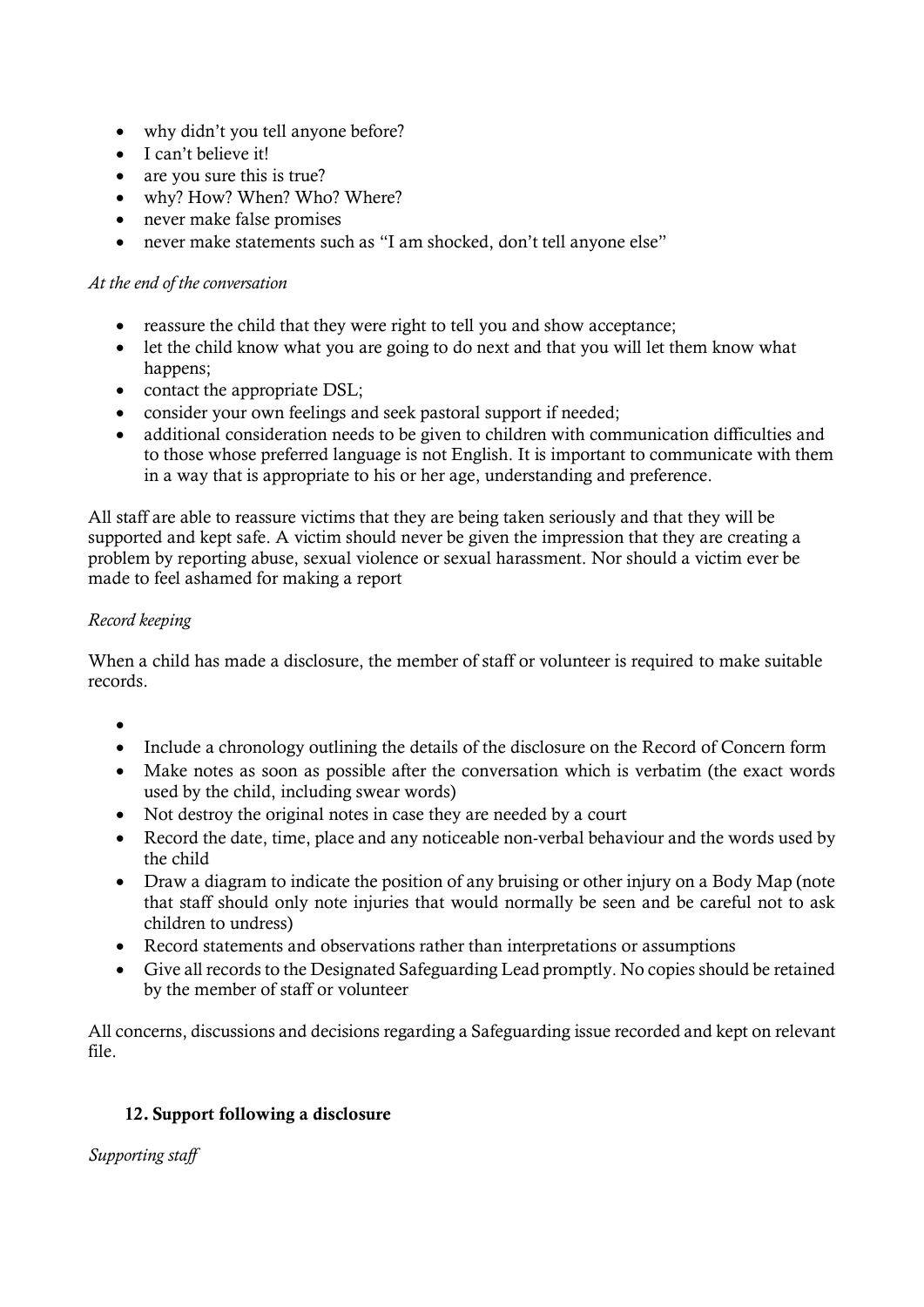Dealing with a disclosure from a child, and a child protection case in general, is likely to be a stressful experience. The member of staff or volunteer should consider seeking support for him/herself and discuss this with the Designated Safeguarding Lead who can seek support from the appropriate governor or from the TSCP if required.

# *Supporting staff against whom an allegation is made*

The school has a duty of care to its employees. Support will be given to staff who have an allegation made against them:

- individuals will be informed of concerns or allegations as soon as possible and given an explanation of the likely course of action, unless there is an objection by the children's social care services or the police;
- the individual will be advised to contact their trade union representative, if they have one, or a colleague for support;
- a named representative will keep the person who is the subject of the allegation informed of the progress of the case and consider what other support is appropriate for the individual. This will continue if the employee has been suspended;
- parents and carers will be made aware of the legal requirement to maintain confidentiality about any allegations made against teachers whilst investigations are ongoing;
- reporting restrictions apply against the release of any material that may lead to the identification of a teacher who has been accused by, or on behalf of, a student from the same school (where that identification would identify the teacher as the subject of the allegation). The reporting restrictions apply (unless anonymity is waived) until the point that the accused person is charged with an offence.

# *Supporting children*

The School will endeavour to support all children by:

- encouraging self-esteem and self-confidence whilst not condoning aggression or bullying
- promoting a caring, safe and positive environment within the school;
- liaising and working together with all other support services and those agencies involved in the safeguarding of children;
- teaching the children about safeguarding, including online, through the curriculum and PSHE;
- helping children to adjust their behaviours in order to reduce risk and build resilience, including to radicalisation, with particular attention to the safe use of electronic equipment and the internet;
- children are taught about the risks posed by adults and young people, who use the internet to bully, groom, abuse or radicalise other people, especially children and young people;
- parent meetings will be held at least once each year to help support parents in keeping their children safe online.

Online safety is part of the school's ICT curriculum and is also embedded in PSHE. The latest resources promoted by DfE can be found at:

- The use of social media for on-line radicalisation
- The UK Safer Internet Centre (www.saferinternet.org.uk)
- CEOP's Thinkuknow website ([www.thinkuknow.co.uk\)](http://www.thinkuknow.co.uk/)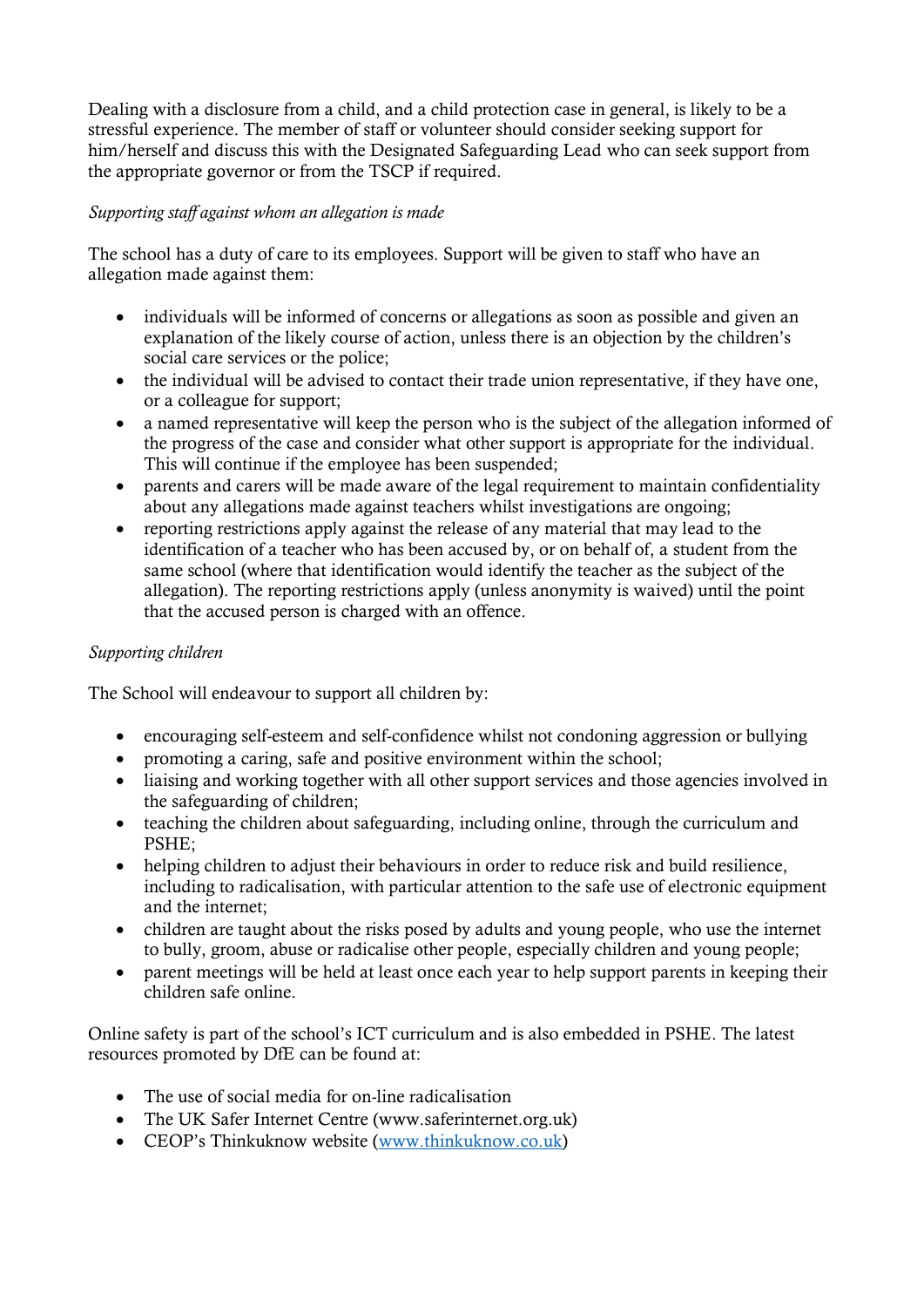# 13. Confidentiality

All matters relating to Safeguarding are confidential.

- The Designated Safeguarding Lead will disclose any information about a student to other members of staff on a need-to-know basis only.
- All staff must be aware that they have a professional responsibility to share information with other agencies in order to safeguard children.
- All staff must be aware that they cannot promise a child to keep secrets.

# 14. Whistleblowing

It is recognised that children cannot be expected to raise concerns in an environment where staff fail to do so. The school will ensure that all staff are made aware of their duty to raise concerns about the attitude or actions of colleagues to the Head. If staff feel unable to raise the issue with the Head or they feel that their genuine concerns are not being addressed they should speak to the Designated Safeguarding Lead, Assistant DSL, or another Director if they feel their concerns are not being addressed. Staff at school must acknowledge their individual responsibility to bring matters of concern to the attention of Senior Management. Although this can be difficult this is of paramount importance where the welfare of children may be at risk.

You may be the first to recognise that something is wrong, but may not feel able to express your concerns out of a feeling that this may be disloyal to a colleague or you may fear harassment or victimisation. These feelings however natural, must never result in a child or young person continuing to be unnecessarily at risk. Remember it is often the most vulnerable children or young person who are targeted. These children need us to safeguard their welfare.

*Don't think what if I'm wrong- think what if I'm right*

# Reasons for Whistle Blowing:

- each individual has a responsibility for raising concerns about unacceptable practice or behaviour;
- to prevent the problem worsening or widening;
- to protect or reduce risk to others;
- to prevent becoming implicated yourself.

# What stops people from Whistle Blowing:

- starting a chain of events which spirals:
- disrupting the work or project;
- fear of getting it wrong;
- fear of repercussions or damaging careers;
- fear of not being believed.

# How to raise a concern:

• you should voice your concerns, suspicions or uneasiness as soon as you feel you can. The earlier a concern is expressed the easier and sooner action can be taken;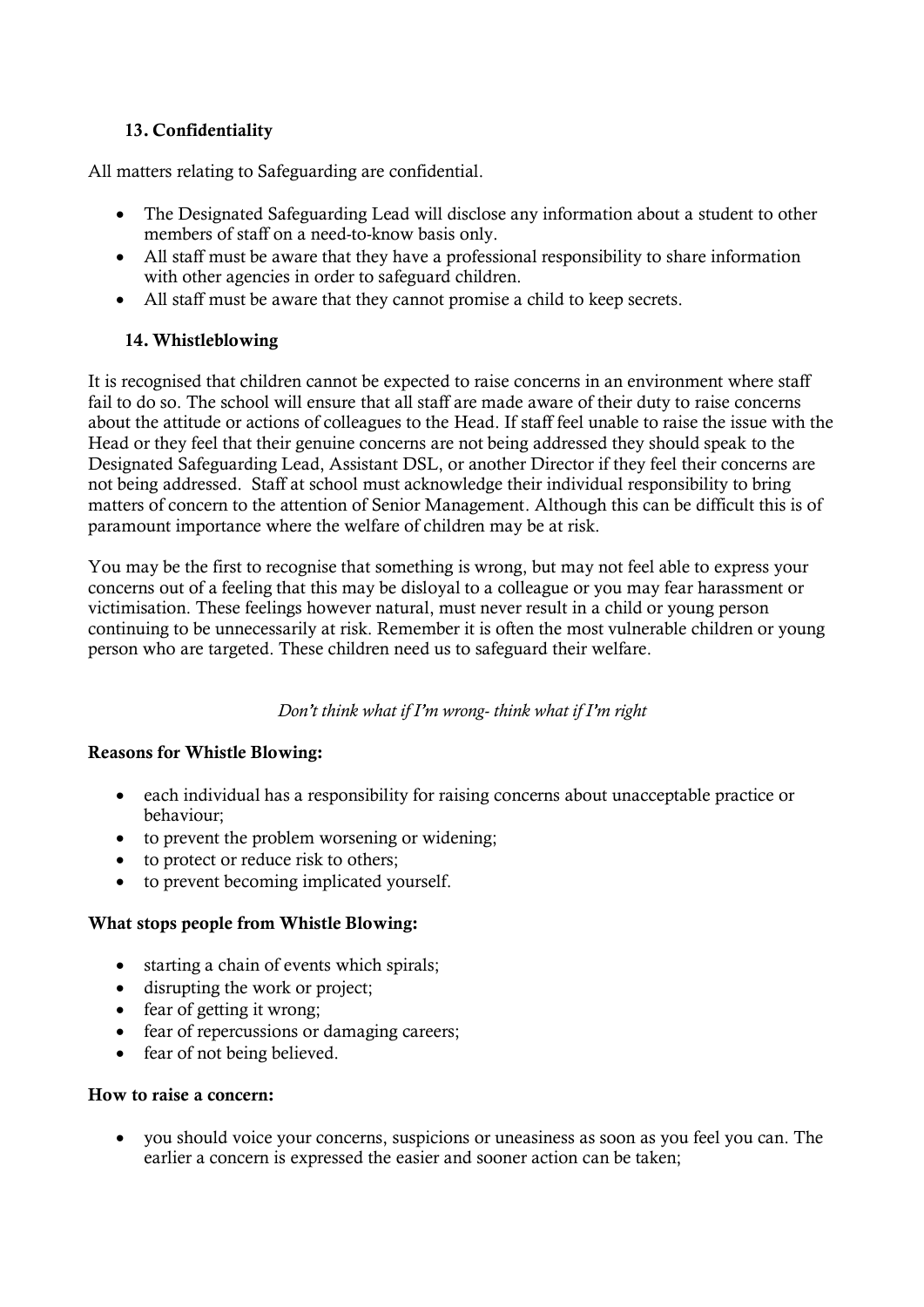- try to pinpoint exactly what practice is concerning you and why;
- approach the Head:
- if your concern is about the Head you should inform the Directors;
- make sure you get a satisfactory response don't let matters rest;
- vou should put your concerns in writing, outlining the background and history, giving names, dates and places if possible;
- you are not expected to prove the truth of an allegation, but you will need to demonstrate sufficient grounds for your concern.

# The Next Steps

- The School will notify you of the nature and progress of any enquiries.
- Your employer has a responsibility to protect you from harassment or victimisation.
- No action will be taken against you if the concern proves to be unfounded and was raised in good faith.
- Malicious allegations may be considered as a disciplinary offence.

## Self-Reporting

There may be occasions where a member of the school staff has a personal difficulty, perhaps a physical or mental health problem which they know to be impinging on their professional competence. Staff have a responsibility to discuss such a situation with their Head so that professional and personal support can be offered to the member of staff concerned. Whilst such reporting will remain confidential in most instances, this cannot be guaranteed where personal difficulties raise concerns about the welfare or safety of children.

# 15. Appointment of staff (also refer to Safer Recruitment Policy)

School procedures for appointing staff are in line with the guidance in 'Keeping children safe in education. (DfE, 2021)' and the TSCP procedures. These will be reviewed regularly in the light of new legislation and guidance.

Safeguarding issues must be at the forefront in the recruitment processes for both teaching and nonteaching staff. Induction procedures will include Safeguarding, Confidentiality and Health and Safety.

The appointment process is designed to deter potential offenders from applying.

References are taken up in advance, and interviews include questions regarding child protection issues. All applicants who are offered employment in posts involving access to children (whether teachers or support staff) will Disclosure and Barring Service (DBS) Disclosure information, including barred list information and on line prohibition checks before the appointment is confirmed.

Other adults who may come into direct contact with students as part of their business with the school or an on infrequent basis (Directors, coach drivers, parents helping on trips) will be subject to an appropriate check which may include a DBS check.

Any member of staff found not suitable to work with children will be notified to the appropriate bodies, including the DBS. In line with current guidance, any serious concern raised, whether proven or not, will be reported in staff references.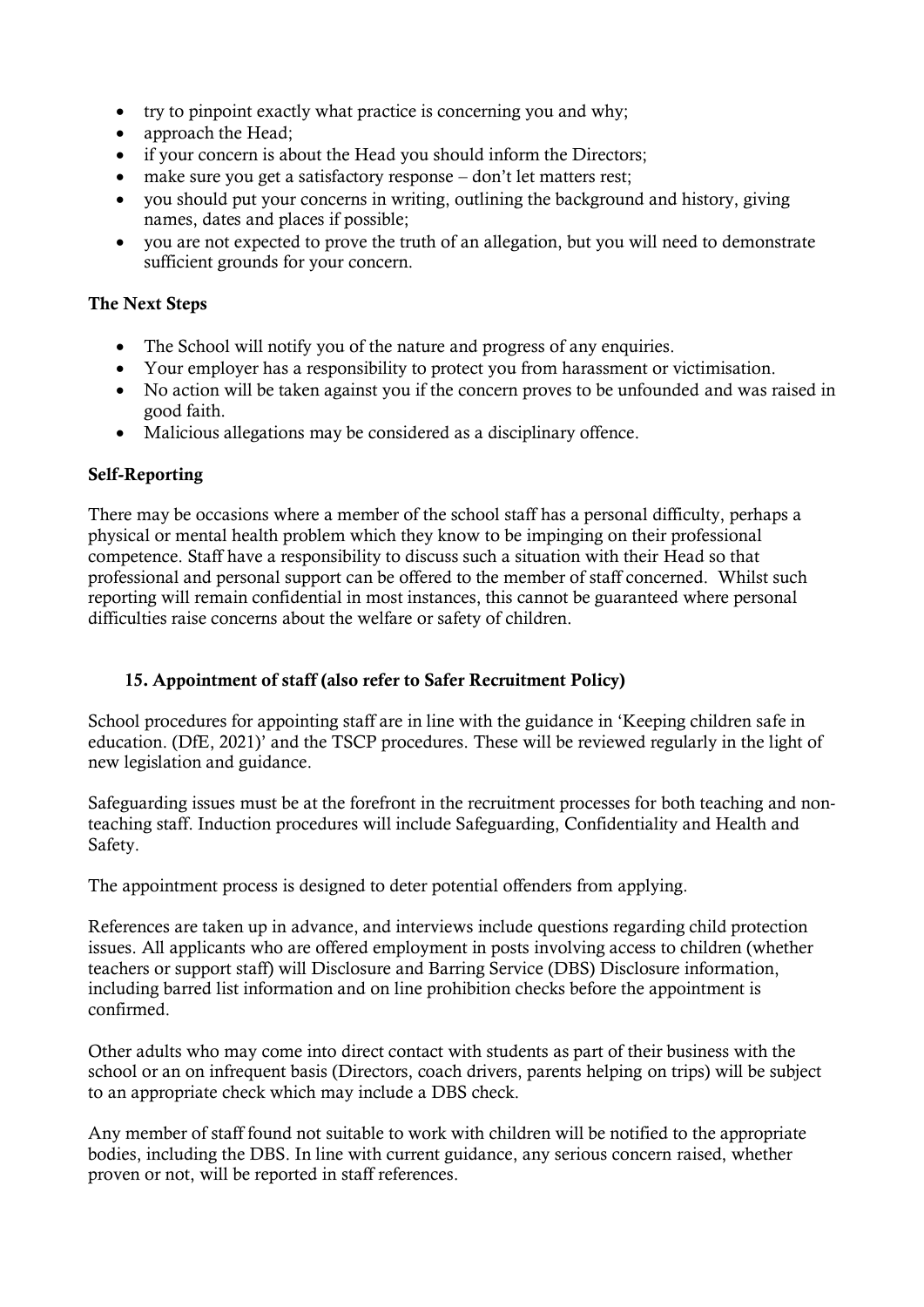# 16. Allegations involving school staff including volunteers

It should be noted that the School has a separate Complaints Policy.

Staff should note:

- All school staff, including supply staff, should take care not to place themselves in a vulnerable position with a child
- All staff should be aware of the School's Behaviour Policy
- If a student or parent makes a complaint of abuse against a member of staff, the person receiving the complaint must take it seriously and immediately inform the DSL or Head or Chair of Governors where appropriate. He or she should also make a record of the concerns including details of anyone else who witnessed the incident or allegation
- There should be a clear distinction between an allegation, a concern about the quality of care or practice or a complaint.

In all cases in which it is alleged that a person who works with children has behaved in a way that has harmed, or may have harmed, a child; and/or possibly committed a criminal offence against a child, or behaved in a way that indicates they are unsuitable to work with children, the LADO must be alerted. The Head will not investigate the allegation itself, or take written or detailed statements without first discussing the matter with to the LADO and any other relevant agencies. A written record of all discussions should be kept. Where there is a conflict of interest in reporting the matter to the Head, the concern or allegation should be reported directly to the LADO.

If an allegation relates to a member of supply staff provided by an agency, the agency will be fully involved

The school will consider carefully whether the circumstances of the case warrant suspension or whether alternative arrangements should be put in place. School will give due weight to the views of the relevant agencies when making a decision about suspension.

If, after consultation with the appropriate agencies, the Head decides that the allegation warrants further action through Safeguarding procedures then it may be necessary to contact the police.

Careful consideration needs to be given to the suspension of the member of staff against whom an allegation has been made. Any suspension is seen as a neutral action and does not predict the outcome of any disciplinary process. The Director will be consulted before a final decision is made.

If it is decided, having taken advice from the LADO, that this is not necessary to refer the matter to Social Care the Head will consider whether there needs to be an internal investigation.

If the complaint made to a member of staff concerns the Head, the person receiving the complaint will immediately inform the Director who will follow the procedures above without first notifying the Head.

# *Low Level Concerns*

Even 'lower level' concerns and allegations that do not meet the harms test should be addressed separately. It is critical that these are shared with the DSL and Safeguarding Team: this will create and embed a culture of openness, trust and transparency in which the school's values and expected behaviour are set out are constantly lived, monitored and reinforced.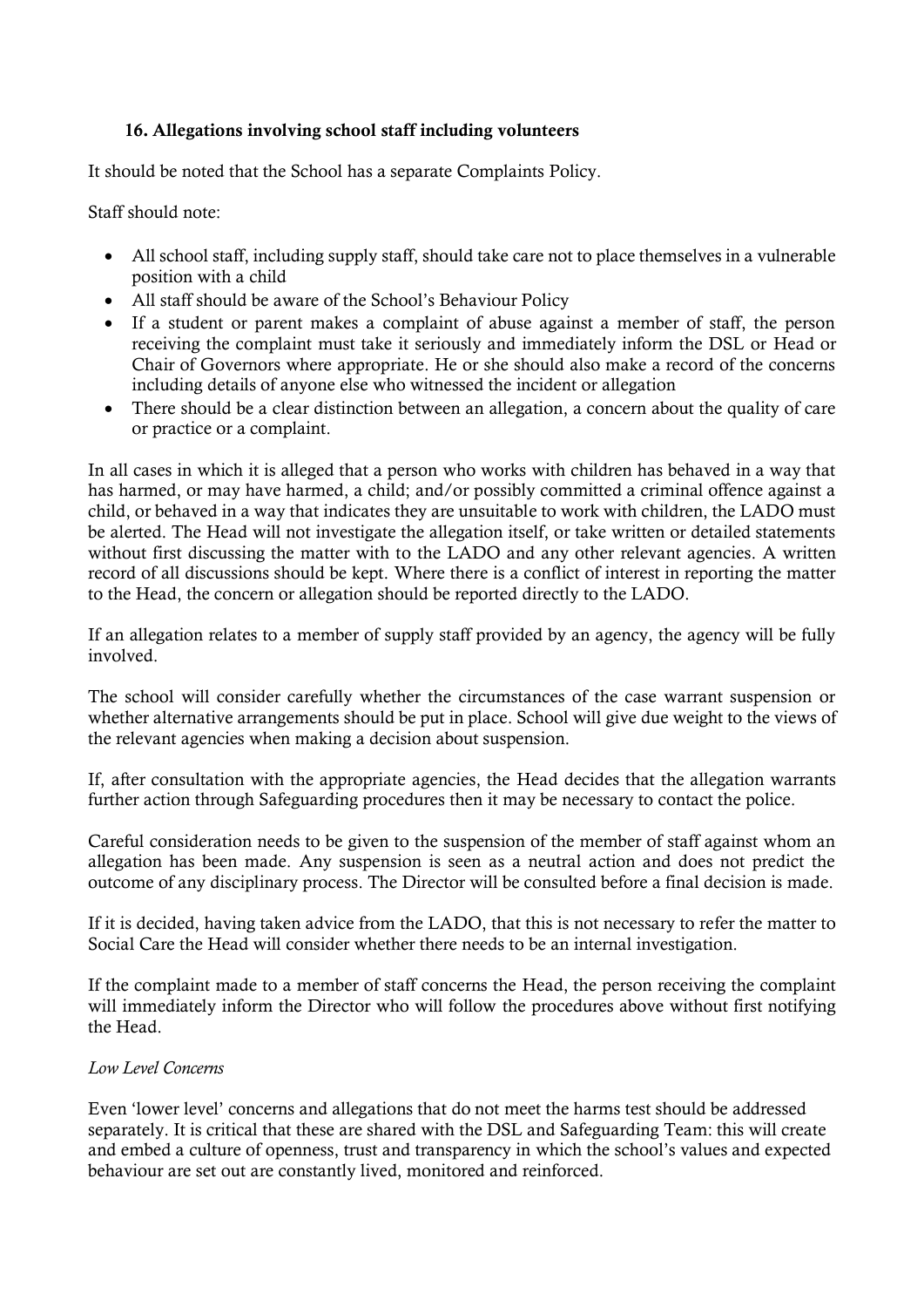Low-level concerns should be reported to the DSL and Safeguarding Team, the same as if they met the harms test. Reports about supply staff and contractors should be notified to their employers so that any potential patterns of inappropriate behaviour can be identified. When a low-level concern has been raised by a third party, the Head/DSL will collect as much evidence as possible by speaking (where possible) with the person who raised the concern, to the individual involved and to any witnesses. Reports of low-level concerns will be recorded in writing, with details of the concern, the context in which it arose and action taken. The name of the person reporting should be noted, respecting wishes to remain anonymous as far as reasonably possible. Records of lowlevel concerns are reviewed so that potential patterns of concerning, problematic or inappropriate behaviour can be identified and responded to. Where a pattern of behaviour is identified, the school will decide on a course of action. This might be internal disciplinary procedures, or referral to the LADO if the harms threshold is met. The school will consider if any wider cultural issues in school that enabled the behaviour to occur and if appropriate policies could be revised or extra training delivered to minimise the risk of recurrence. The rationale for all decisions and actions taken must be recorded.

Under the latest guidance (Keeping Children Safe in Education, DfE, Sept 2021) we will take into account the following matters:

- Procedures will be applied with common sense and professional judgment
- For those cases where it is clear immediately that the allegation is unsubstantiated or malicious, they should be resolved within one week
- Allegations found to be malicious should be removed from personnel records
- Records must be kept for all other allegations and recorded in detail in personnel files, with a copy given to the person concerned
- Allegations that are not substantiated, unfounded or malicious should not be referred to in employer references, even if repeated

The school will inform Teaching Regulation Agency and DBS promptly (and definitely within 30 days) if the school dispenses with a person's services because of unsuitability to work with children, or would have done so had the person not resigned and that consideration is given to making a referral to the Teaching Regulation Agency.

# 17. Physical intervention/positive handling

- It is acknowledged that staff must only ever use physical intervention as a last resort and that at all times it must be the minimal force necessary to prevent injury to another person.
- If the physical intervention is of a nature that causes injury to a child it may be considered under child protection or disciplinary procedures.
- Staff may need to take action in situations where the use of reasonable force may be required.
- There are occasions when physical contact with a student is proper and necessary, to prevent injury / harm to the student themselves or any other person.

# 18. Bullying (See Anti-Bullying Policy)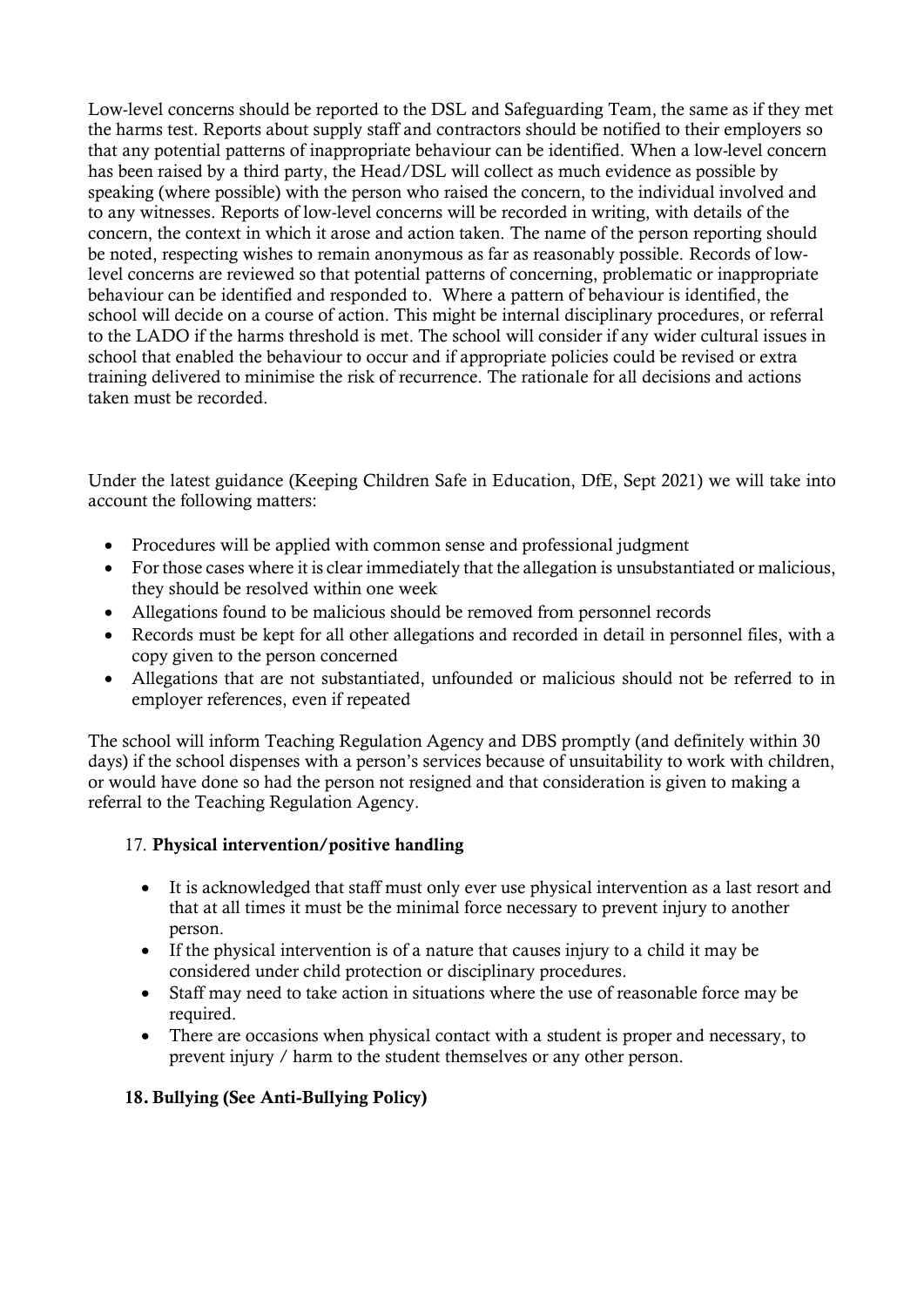Bullying is persistent deliberate hurtful behaviour by an individual or group which is intended to insult, hurt or intimidate another person. It is a repeated behaviour over a period of time where it is difficult for the bullied individual to defend themselves.

Bullying should be distinguished from random acts of aggression. To allow or condone bullying may lead to issues under safeguarding procedures.

Occasionally, abuse may be by one or more students against another student when there is "reasonable cause to suspect that a child is suffering, or likely to suffer, significant harm" including that any such abuse will be referred to local agencies. In the event of disclosures about student on student abuse all children involved, whether perpetrator or victim, are treated as being "at risk".

# 19. Mobile phones

In the EYFS, the use of mobile phones and personal cameras and devices is forbidden.

Social networking sites often set a minimum age limit (Facebook is 13, for example) for users to register on line. Teaching children to use digital technology safely is an important part of the curriculum.

Staff must be alert to disclosures by students of cyber bullying and internet grooming. Such disclosures must be recorded and referred in the same way as other forms of bullying or abuse.

Under normal circumstances, the use of mobile phones by staff in the classroom is forbidden. Phones should be turned off and out of sight. However under exceptional circumstances, and only on direction from the Head, it may be necessary to allow the use of mobiles to ensure the wider safety of the setting, for example on the failure of the internal telephone system. If this is the case, the right to examine phones is reserved if there is any suspicion of inappropriate use.

Where devices are beyond the School's control (3G, 4G, 5G etc) risks are considerably greater and the education aspect of safeguarding in this area becomes particularly important; understanding safe habits, controls and privacy settings when online should enable students to make the right choices when using their own connections.

# 20. Racist comments

Racist comments will not be tolerated and repeated racist incidents or a single serious incident may lead to consideration under safeguarding procedures. All racist comments or incidents should be reported to the DSL.

# 21.Inappropriate relationships

Under no circumstances should inappropriate relationships be encouraged between adults and children. Staff should be aware that the Sexual Offences Act 2003 created a new criminal offence of abuse of trust and a new offence of meeting a child following sexual grooming.

Where a member of staff is concerned that a student has developed a crush or attachment to them, they should report this to the Designated Safeguarding Lead and should discourage social exchanges with them that are in any way different from those of the rest of their peers.

Any contact with children through social media sites should be considered as inappropriate. If a child continually seeks contact with a member of staff through a social media site, the Head should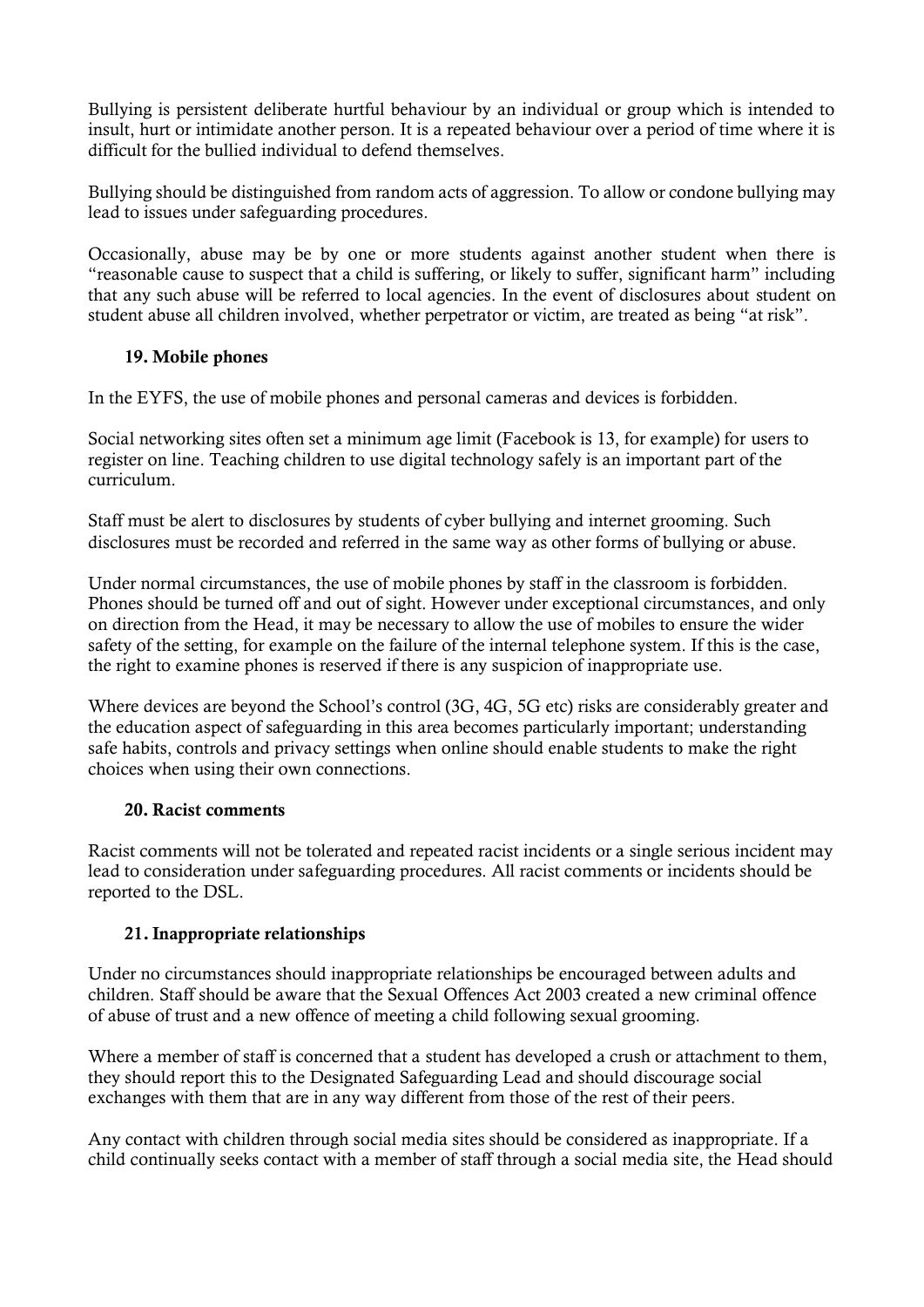be informed so that a dialogue can be started with the child's family.

Staff should at all times have regard for their professional responsibilities and for their conduct to ensure that they uphold the letter and spirit of this policy in safeguarding children.

# 22. Lone working

Lone working with individual children should be avoided if at all possible. However, it is recognised that there will be occasions when there is no alternative. The following guidelines should be considered by staff.

- Let another member of staff know that they are alone with a child.
- Keep the door open to the room that they are in or ensure they are in a room with an uncovered glass panel in the door.
- If this is a regular occurrence (such as regular individual music lessons), the child's parent/carer should be informed of the situation.
- Should anything happen during the session that makes the staff member uncomfortable, this should be reported to the Designated Safeguarding Lead immediately.

Teachers providing lifts to children (If a teacher and a family wish for a teacher to provide car transport to their child then the families must put this request in writing to the Head. The teacher must also put this information in writing to the Head. The letter needs to state that the school is in no way accountable for this journey and that it is a private arrangement. The member of staff providing lifts to children needs to be certain that they are fully insured to transport other people's children.)

# 23. Missing Child

# Actions to be followed if a child goes missing from the school

Our procedures are designed to ensure that a missing child is found and returned to effective supervision as soon as possible. If a child was found to be missing, we would carry out the following actions.

- Take a register in order to ensure that all the other children were present.
- Inform the Head.
- Ask all of the adults and children calmly if they can tell us when they last remember seeing the child.
- Occupy all of the other children in their classroom(s).
- At the same time, arrange for one or more adults to search everywhere within the school firstly the immediate areas - and then the remaining school site, both inside and out, carefully checking all spaces, cupboards, washrooms where a child might hide.
- Check the doors and gates for signs of entry/exit.

If the child is still missing after the above, the following steps would be taken.

- Update the Head.
- The Head will ring the child's parents to explain what has happened, and what steps have been set in motion. Ask them to come to the school at once.
- The Head will notify the Police.
- The Head would inform the Local Children Safeguarding Board.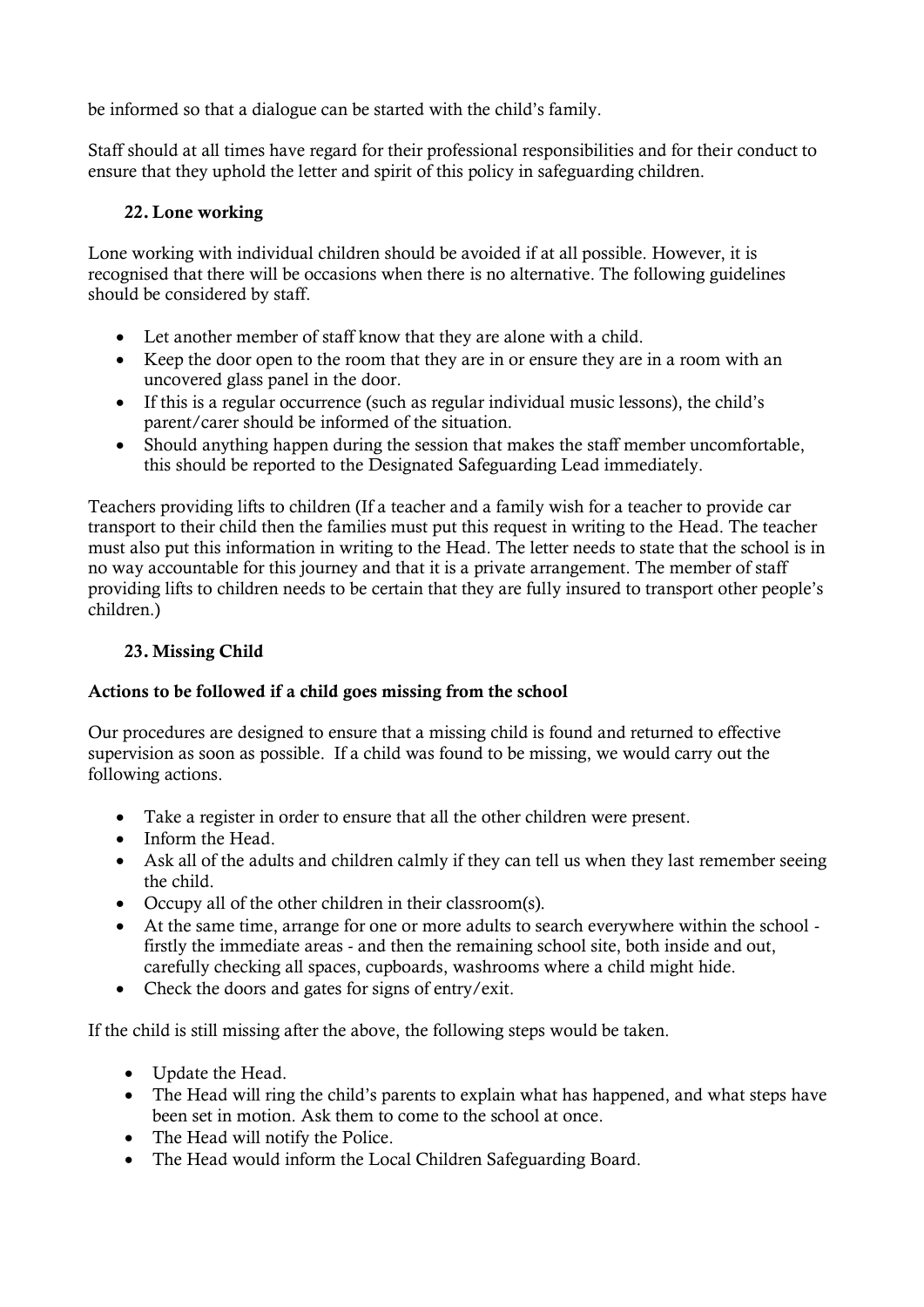- The Head will arrange for staff to search the rest of the school premises and grounds again
- If the child's home is within walking distance, a member of staff would set out on foot to attempt to catch up with him/her.
- The school will cooperate fully with any Police investigation and any safeguarding investigation by Social Care.
- The Head will inform a director of the school.
- The director will inform the insurers.
- A report would be made under RIDDOR to the HSE if applicable.

A full record of all activities taken up to the stage at which the child was found would be made for the incident report. If appropriate, procedures would be adjusted.

# Actions to be followed if a child goes missing on an outing

- An immediate Head count will be carried out in order to ensure that all the other children were present.
- An adult will search the immediate vicinity.
- The remaining children will be taken back to school.
- Inform the Head by mobile phone.
- The Head will ring the child's parents and explain what has happened, and what steps have been set in motion. Ask them to come to the venue/ the school at once.
- Contact the venue Manager and arrange a search if applicable.
- The Head will notify the Police.
- The Head would inform the Trafford Children Safeguarding Board.
- The school would cooperate fully with any Police investigation and any safeguarding investigation by Social Care.
- The Head will inform a director of the school.
- The director will inform the insurers.
- A report would be made under RIDDOR to the HSE if applicable.

A full record of all activities taken up to the stage at which the child was found would be made for the incident report. If appropriate, procedures would be adjusted.

# Actions to be followed by staff once the child is found

- Talk to, take care of and, if necessary, comfort the child.
- Speak to the other children to ensure they understand why they should not leave the premises/separate from a group on an outing.
- The Head will speak to the parents to discuss events and give an account of the incident
- The Head will conduct a full investigation (if appropriate involving Social Services/Local Children Safeguarding Board).
- Media queries should be referred to the Head.
- The investigation should involve all concerned providing written statements.
- The report should be detailed covering: time, place, numbers of staff and children, when the child was last seen, what appeared to have happened, the length of time that the child was missing and how s/he appeared to have gone missing, lessons for the future.
- Procedures should be amended/updated and any training, identified as necessary, implemented.

# 24. Child Missing from Education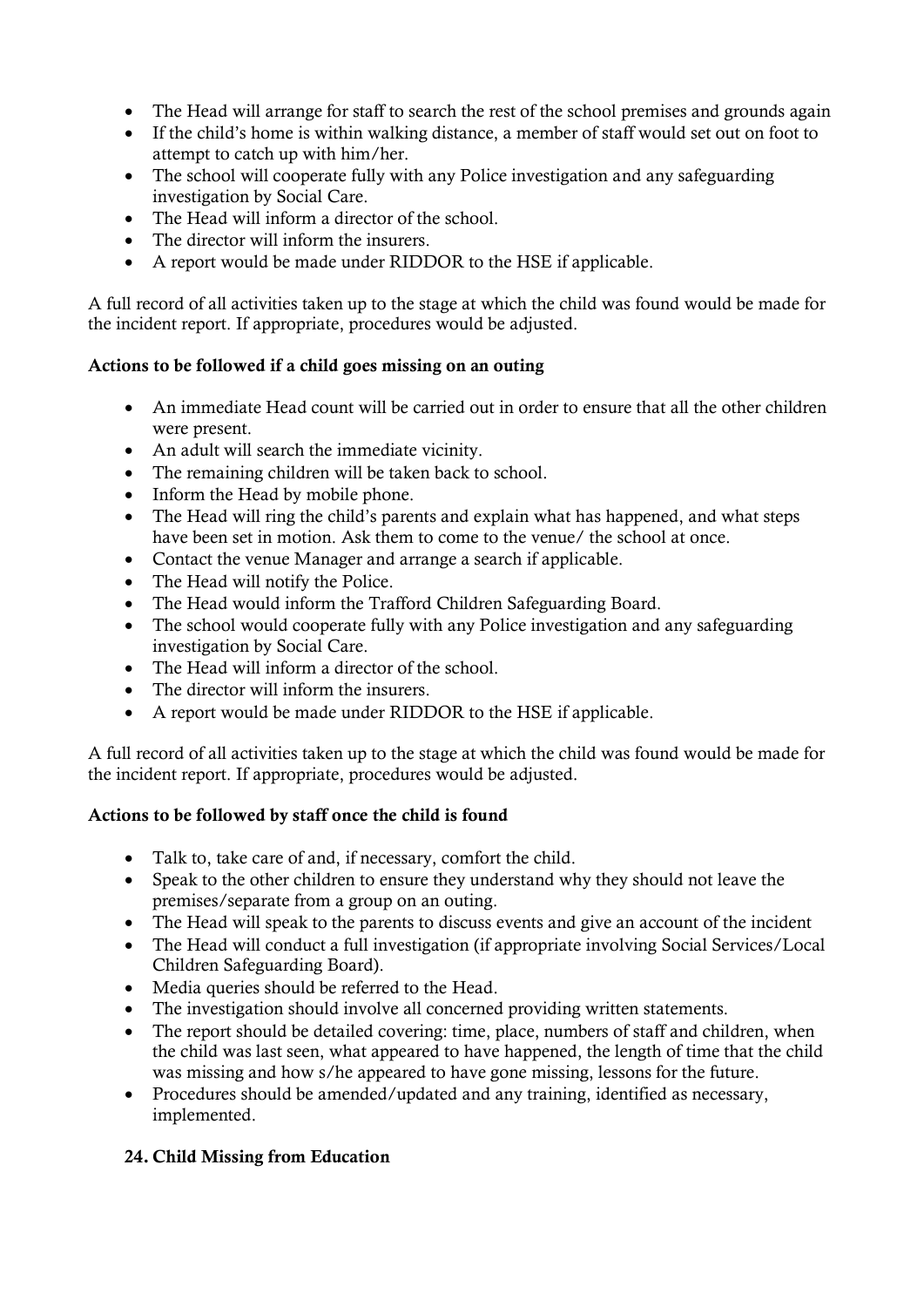The school follows the government guidance from 'Children missing education' (DfE, 2016). A child going missing from education is a potential indicator of abuse or neglect. School staff should follow the school's or college's procedures for dealing with children that go missing from education, particularly on repeat occasions, to help identify the risk of abuse and neglect, including sexual exploitation, and to help prevent the risks of their going missing in future.

Office staff receive registers in the morning and will contact parents in the case that a child has an unexplained absence. School will inform the local authority of any student who fails to attend school regularly, or has been absent without the school's permission for a continuous period of 10 school days or more.

# 25. Curriculum Links/Prevention

- The pastoral care system, PSHE assemblies, PSHE curriculum and other pastoral activities facilitate a supportive school community.
- Staff should be aware of the 'Prevent Strategy' when planning some PSHE lessons, which requires that teachers, "have due regard to the need to prevent people from being drawn into terrorism".
- There is a strong ethos where children feel secure and are encouraged to talk and are always listened to.
- All children know there is an adult in the school whom they can approach if they are worried or in difficulty.
- Curriculum opportunities are included which equip children with the skills they need to stay safe from harm and to know to whom they should turn for help both whilst at school and in the future.

# 26. Health and Safety and Educational Visits/Visitors (See Health and Safety Policy)

- The school places great significance on the protection of children within the school environment as reflected in the Health and Safety policy. This is extended when students are away from the school undertaking school trips. All trips are reviewed after the event to see if there are any changes necessary.
- The school seeks to ensure the suitability of adults working with children on the school site at any time including in school holidays.
- Any visiting speakers and the subject matter of the visit are vetted to ensure there is no risk to the children in terms of radicalization, extremism and the Prevent duty.

# 26. Early Years and Foundation Stage

All staff who work with in EYFS must complete the EYFS induction training.

This Safeguarding Policy applies to EYFS. Danielle Betts has specific responsibility for taking the lead on safeguarding in the EYFS setting.

# 27. Lockdown

A lockdown is implemented when there is serious security risk (e.g., violent or armed intruder) to building occupants. The initiating threat can be either internal or external to the building.

You will be notified of a lockdown procedure through one or more of the following: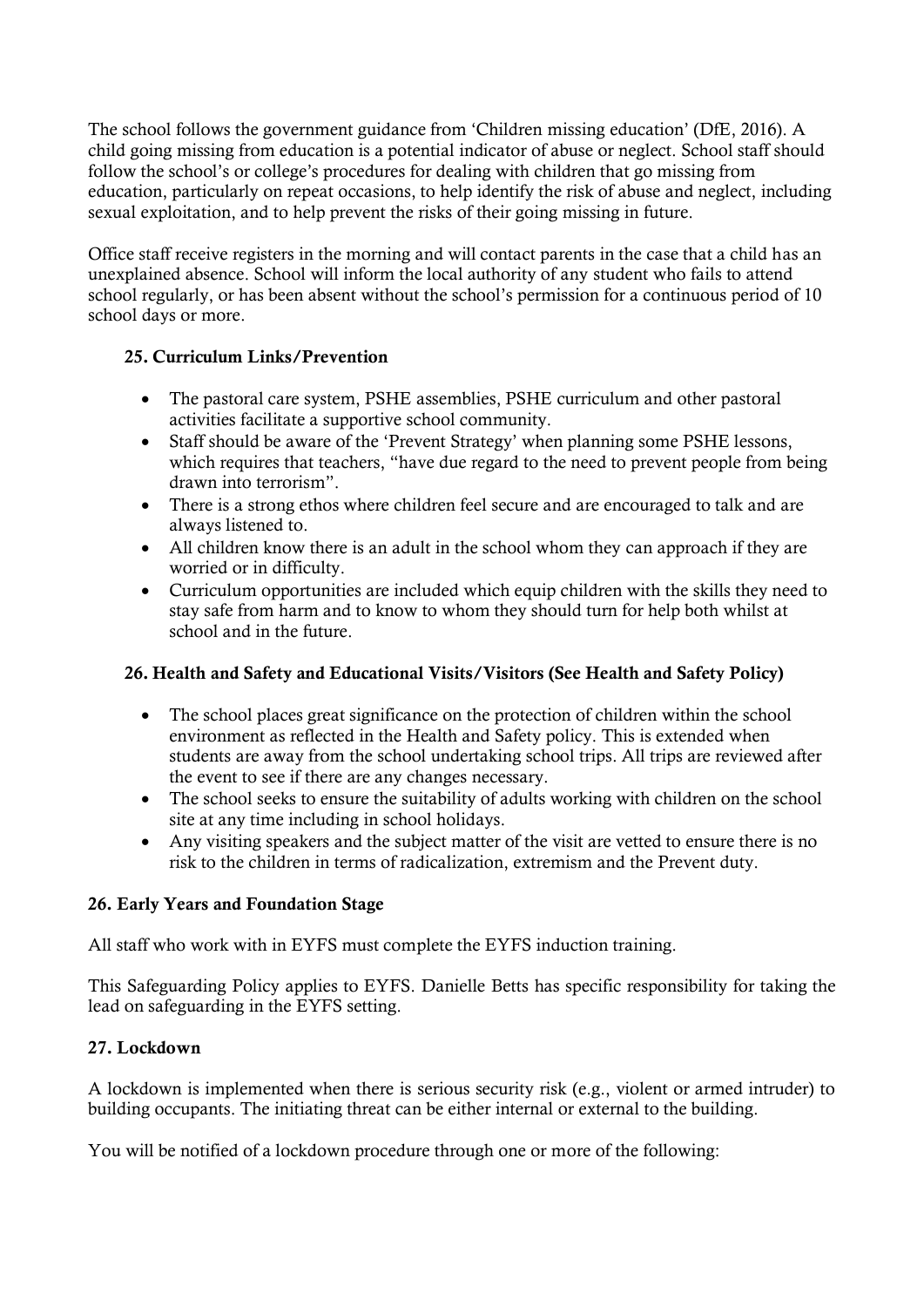- An email on your networked computer
- An alarm will be rung.
- In person notification by police or staff member

## *Lockdown Steps*

For a building lockdown:

- 1. Secure entry and exit points
- 2. Communicate the threat to tenants and staff
- 3. Move immediately to the nearest room you feel is safe with as many people as possible
- 4. Lock and barricade the door and consider covering windows
- 5. Turn off the lights or maintain minimal lighting
- 6. Move away from windows and doors
- 7. Lie flat on the floor or take cover out of sight
- 8. Turn mobile phones off or to silent
- 9. Keep calm and quiet
- 10. Stay in the room until police arrive

Remember it may be several hours before you can be safely evacuated.

# *What if someone is injured?*

Follow these steps when safe to do so:

- Call 999 from a hard wired line if possible. Provide information if attackers are still present. They may attack the Emergency Services.
- If using a mobile please switch it to silent mode. NB: Do not expose yourself to additional danger in the process of helping others

# *Who to call?*

- Call 999
- Text to 60066 (Text "Police" then a space then your information.) This service is meant for deaf people, but could be used if a silent call for help was required)

# *What to report?*

When contacting authorities, report the following:

- Your specific location, building name and office/room number
- The number of people at your specific location
- If there are injuries, the number and types of injuries
- Do you have CCTV and can this be accessed by the emergency services

If you have seen an assailant or identified a threat :

- location and number of suspects
- direction of travel
- their clothing and description
- their identity if known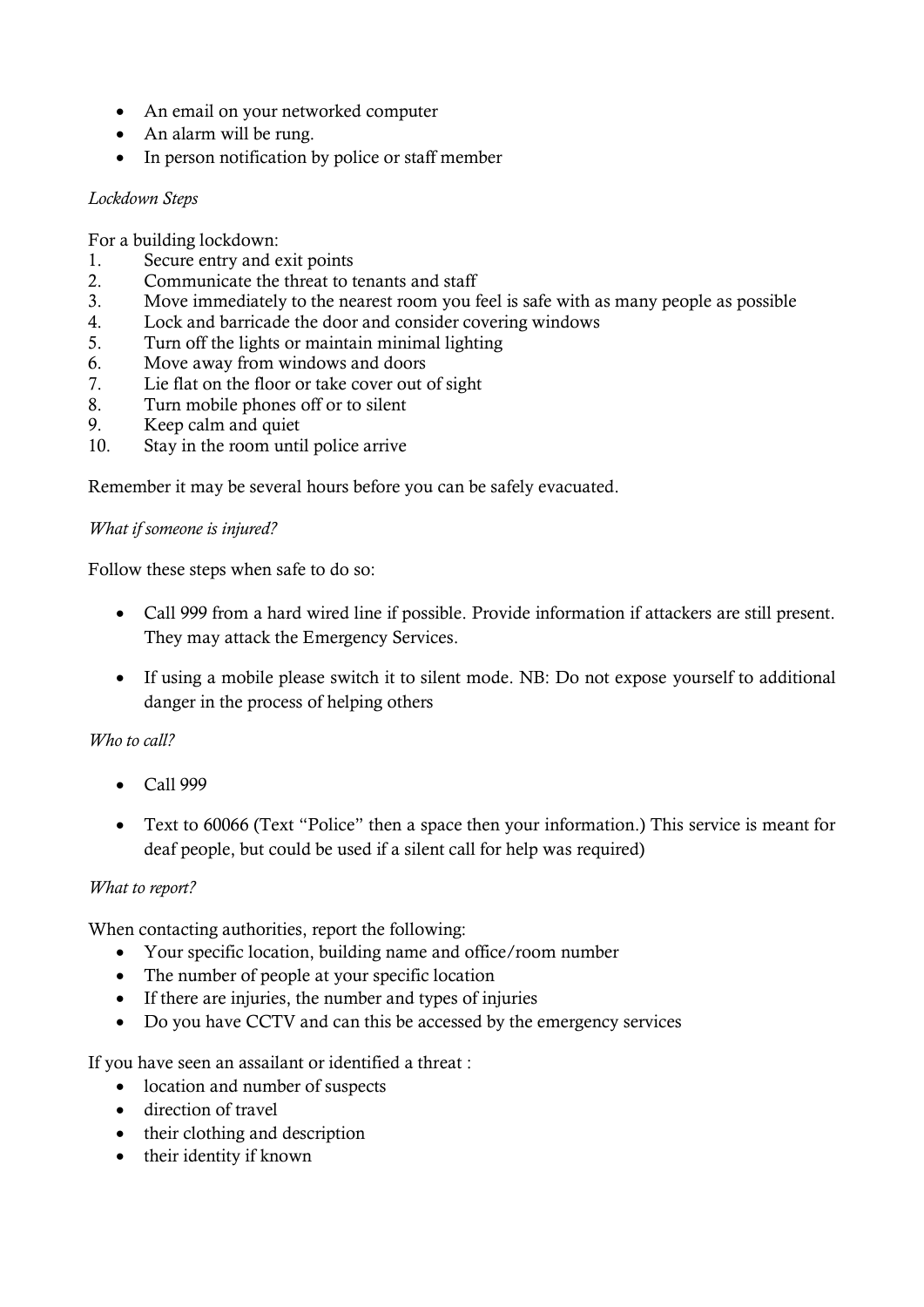- any weapons or accessories (e.g. backpack); and
- any unusual or threatening sounds (e.g. gunfire or explosion)

## *What if fire alarm sounds?*

DO NOT respond normally as a fire alarm during a lockdown may be a ploy by an armed intruder. Remain calm in your lockdown secure area, if safe to do so and attempt to verify fire alarm activation with on-site contact or emergency services.

If fire is verified, follow Fire/Evacuation procedures.

## 28. Important Contact Details

Head of School: Catherine Howard Designated Safeguarding Lead: Catherine Howard, Little Gems: Danielle Betts Deputy Safeguarding Lead: Pauline Fox, Little Gems: Lisa Mitten

Local Authority Designated Officer: 0161 912 5125

Social Services Emergency Duty Team: 0161 912 5125 0r 0161 912 2020

Education Safeguarding Team: 0161 912 5125

Local Authority Safeguarding Children's Partnership: 0161 912 5125

Targeted Youth Services: 01707 292 682

Police: Non-emergency 101; Emergency 999/112 Counter Extremism: 020 7340 7264 NSPCC FGM helpline: 0800 028 3550 NSPCC Whistleblowing Hotline: 0800 028 0285 Teaching Regulation Agency: 020 7593 5393 Channel Programme: 0208 284 8776

## Useful links

The staff may refer to other agencies for details and information related to any aspect of Safeguarding and Child Protection, links to a selection of which are listed below: www.educare.co.uk (Training) [www.barnardos.org.uk](http://www.barnardos.org.uk/) (Training) [www.nspcc.org.uk](http://www.nspcc.org.uk/) (Training) [www.dhsspsni.gov.uk/child\\_protection](http://www.dhsspsni.gov.uk/child_protection) [www.gov.uk/schools](http://www.gov.uk/schools) [www.safenetwork.org.uk](http://www.safenetwork.org.uk/) [www.safeguardingchildren.co.uk](http://www.safeguardingchildren.co.uk/) [www.gov.uk/government/organisations/teaching-regulation-agency](http://www.gov.uk/government/organisations/teaching-regulation-agency) [www.thinkuknow.co.uk](http://www.thinkuknow.co.uk/) [www.saferinternet.org.uk](http://www.saferinternet.org.uk/) [https://www.traffordsafeguardingpartnership.org.uk/safeguarding-children-and-young-people/Worried](https://www.traffordsafeguardingpartnership.org.uk/safeguarding-children-and-young-people/Worried-about-a-child/Are-you-worried-about-a-child-or-young-person.aspx)[about-a-child/Are-you-worried-about-a-child-or-young-person.aspx](https://www.traffordsafeguardingpartnership.org.uk/safeguarding-children-and-young-people/Worried-about-a-child/Are-you-worried-about-a-child-or-young-person.aspx)

The DfE dedicated telephone helpline and mailbox for non-emergency advice for staff and governors: 020 7340 7264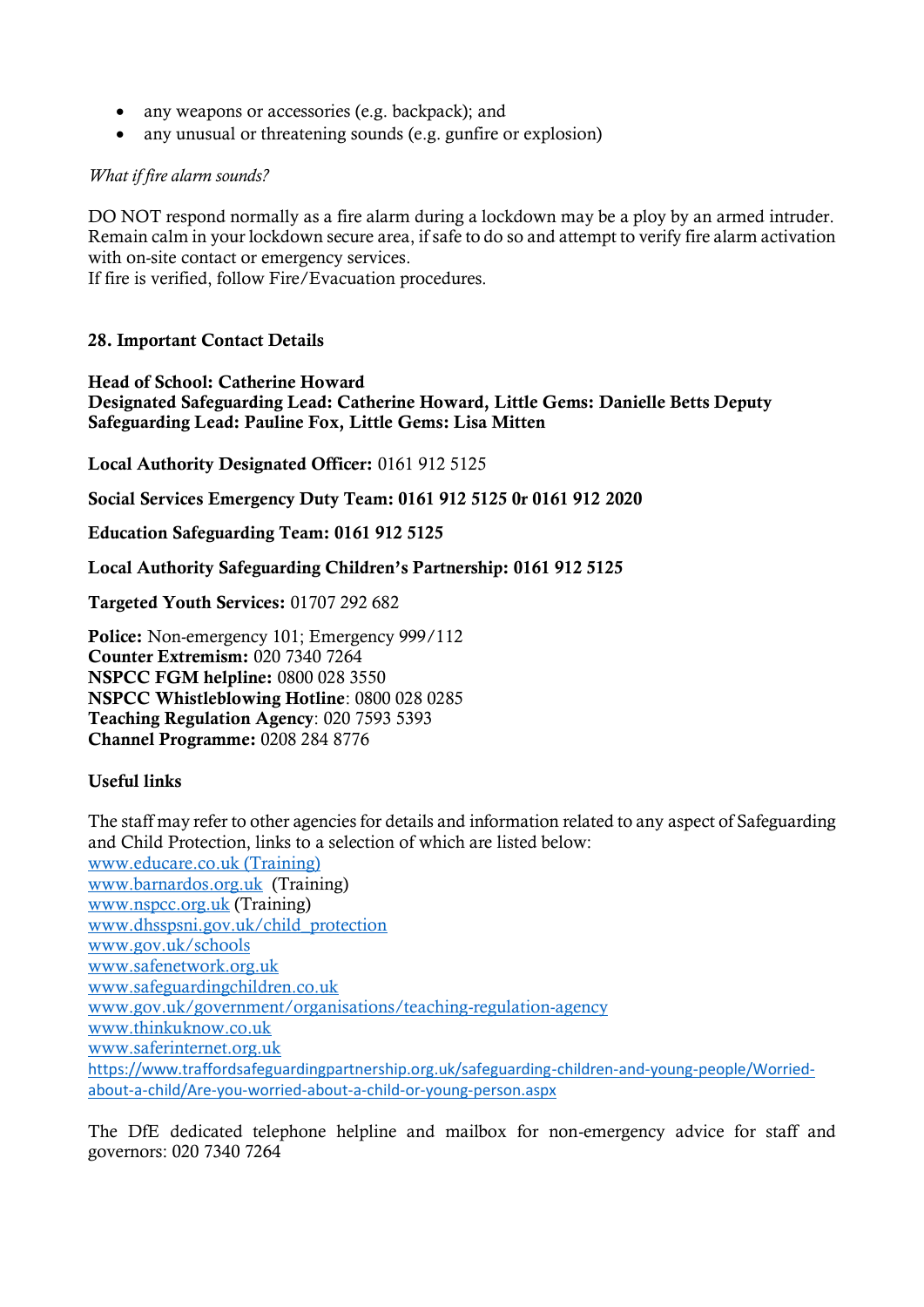Online safety is part of the school's ICT curriculum and is also embedded in PSHE. The latest resources promoted by DfE can be found at:

- The UK Safer Internet Centre (www.saferinternet.org.uk)
- CEOP's Thinkuknow website (www.thinkuknow.co.uk)

The policy will be reviewed annually which will include an update and review of the effectiveness of procedures and their implementation. This review will take place during the Summer Term School Review, led by the directors.

| Date       | <b>Position</b> | Name of reviewer     | Date of next review |
|------------|-----------------|----------------------|---------------------|
| March 2022 | Head            | Mrs Catherine Howard | March 2023          |
| March 2022 | Director        | Mr A Khan            | March 2023          |

# Appendix A

This is a list of indicators to be aware of when assessing the risk of radicalization. This has been filtered to those which would especially apply to children of the age groups present at School name.

# Vulnerability

- Identity Crisis Distance from cultural/ religious heritage and uncomfortable with their place in the society around them.
- Is there reason to believe that the child/young person associates with those known to be involved in extremism - either because they associate directly with known individuals or because they frequent key locations where these individuals are known to operate (e.g. the child/young person is the partner, spouse, friend or family member of someone believed to be linked with extremist activity)?
- Is the child/young person known to have possessed or is actively seeking to possess and/ or distribute extremist literature/ other media material likely to incite racial/religious hatred or acts of violence?

# Experiences, Behaviours and Influences

- Has the child/ young person encountered peer, social, family or faith group rejection?
- Is there evidence of extremist ideological, political or religious influence on the child/ young person from within or outside UK?
- Have international events in areas of conflict and civil unrest had a personal impact on the child/ young person resulting in a noticeable change in behaviour? It is important to recognise that many people may be emotionally affected by the plight of what is happening in areas of conflict (i.e. images of children dying) it is important to differentiate them from those that sympathise with or support extremist activity.
- Has there been a significant shift in the child/ young person's behaviour or outward appearance that suggests a new social/political or religious influence?
- Has the child/ young person come into conflict with family over religious beliefs/lifestyle/ dress choices?
- Does the child/ young person vocally support terrorist attacks; either verbally or in their